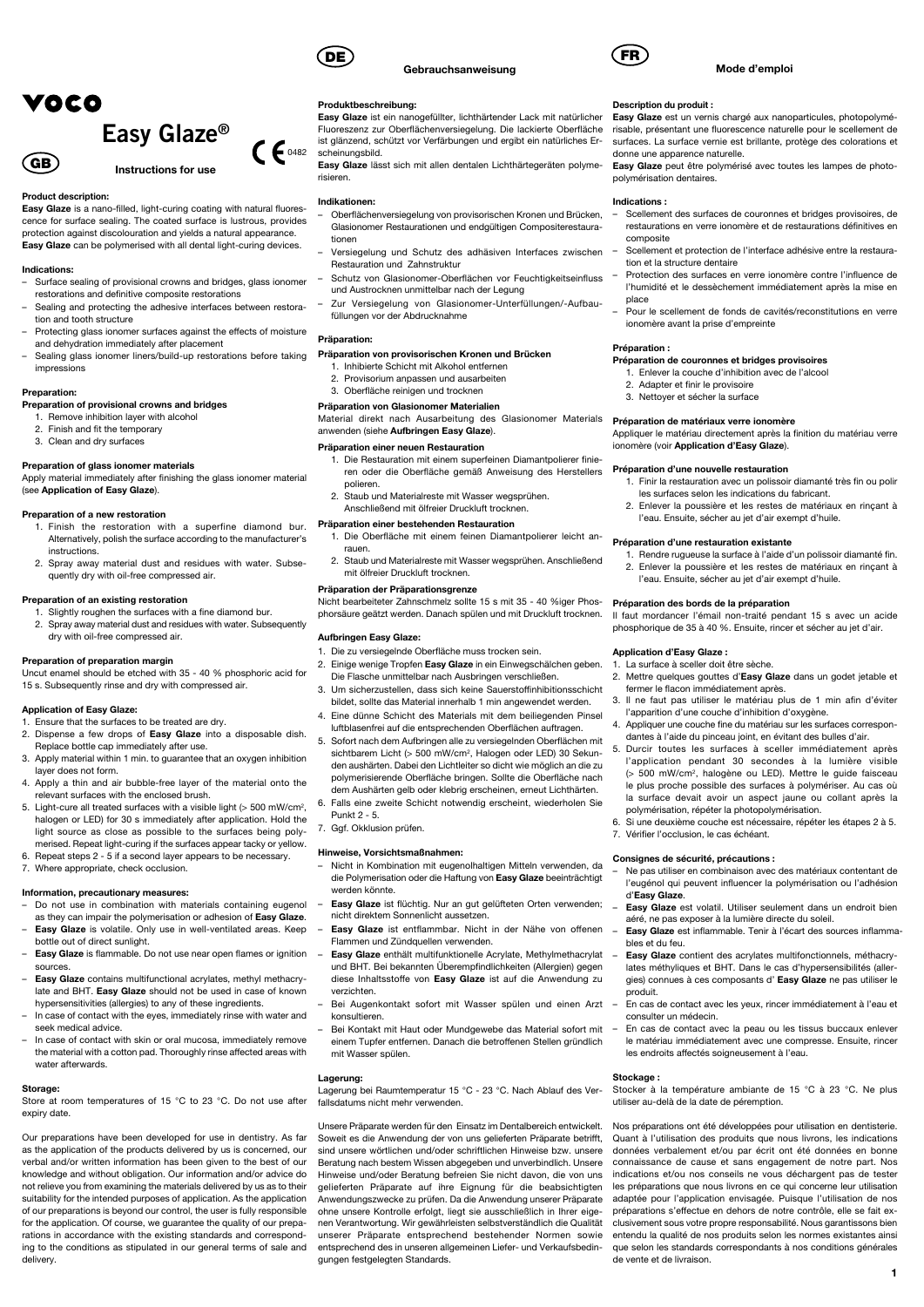

#### Descripción del producto:

Easy Glaze es una laca fotopolimerizable y con nano-partículas con una fluorescencia natural para el sellado superficial. La superficie barnizada es brillante, protege contra decoloraciones y entrega al diente un aspecto natural.

Easy Glaze se polimeriza con todos los dispositivos de fotopolimerización dentales.

#### Indicaciones:

- Sellado superficial de coronas y puentes provisionales, restaura ciones de ionómero de vidrio y restauraciones de composite definitivas
- Sellado y protección de interfaces adhesivas entre restauración y estructura dental
- Protección de superficies de cementos de ionómero de vidrio contra la humedad y deshidratación inmediatamente después de la aplicación
- Para el sellado de fondos de cavidad/reconstrucciones de ionó mero de vidrio antes de la toma de impresión

#### Preparación:

- Preparación de coronas y puentes provisionales 1. Eliminar la capa inhíbida con alcohol
- 2. Adaptar y elaborar el provisional
- 3. Limpiar y secar la superficie

#### Preparación de materiales de ionómero de vidrio

Utilizar el material directamente después de la elaboración del material ionómero de vidrio (véase aplicación de Easy Glaze).

#### Preparación de una restauración nueva

- 1. Terminar la restauración con un pulidor de diamante superfino o
	- pulir la superficie según las indicaciones del fabricante. 2. Rociar el polvo o restos de material con agua. A continuación,
	- secar con aire bajo presión libre de aceite.

## Preparación de una restauración existente

- 1. Asperizar ligeramente la superficie con un pulidor de diamante fino.
- 2. Eliminar el polvo o restos de material con agua. A continuación, secar con aire libre de aceite.

#### Preparación del borde de preparación

El esmalte dental no preparado debería ser grabado 15 s con ácido fosfórico del 35 % al 40 %. Luego enjuagar y secar con aire bajo presión.

## Aplicación de Easy Glaze:

- La superficie a sellar tiene que estar seca.
- 2. Aplicar unas gotas de Easy Glaze en una fuente desechable. Cerrar el frasco inmediatamente después.
- 3. Para asegurar que no se forme una capa inhíbida por oxígeno, se debería utilizar el material dentro de 1 min.
- 4. Aplicar una capa fina del material, sin burbujas de aire, con el pincel adjunto en las superficies correspondientes.
- 5. Polimerizar inmediatamente después de la aplicación todas las superficies a sellar con una luz visible (> 500 mW/cm<sup>2</sup>, halógena o LED) por 30 s. Acercar la fuente de luz lo más cerca posible a la superficie a polimerizar. Si la superficie está amarilla o pegajosa después del endurecimiento, volver a fotopolimerizar.
- 6. En caso de que sea necesaria una segunda capa, repetir los puntos 2 a 5.
- 7. Controlar eventualmente la oclusión.

#### Indicaciones, medidas de prevención:

- No utilizar en combinación con preparados que contengan eugenol, ya que podría perjudicar la polimerización o adhesión de Easy Glaze.
- Easy Glaze es volátil. Utilizar solamente en lugares bien ventilados; no exponer a la luz directa del sol.
- Easy Glaze es inflamable. No utilizar cerca de fuego o fuentes de encendio.
- Easy Glaze contiene acrilatos multifuncionales, metilmetacrilato y BHT. Easy Glaze no debe ser usado en caso de hipersensibilida-
- des (alergias) contra estes ingredientes. – En caso de contacto con los ojos, lavar inmediatamente con agua y consultar un médico.
- En caso de contacto con la piel o tejido bucal, eliminar el material inmediatamente con una torunda. Luego, enjuagar detenidamente las áreas afectadas.

#### Conservación:

Conservar a temperatura ambiente entre 15 °C - 23 °C. No utilizar después de la fecha de caducidad.

Nuestros preparados se desarrollan para uso en el sector odontológico. En lo que se refiere a la aplicación de nuestros productos, se han dado nuestras indicaciones verbales y/o escritas y consejos sin compromiso según nuestro leal saber y entender. Nuestras indicaciones y/o consejos no les dispensan de comprobar los preparados suministrados por nosotros respecto a su aptitud para la aplicación intencionada. Dado que la aplicación de nuestros preparados se efectúa fuera de nuestro control, la misma se encuentra bajo su exclusiva responsabilidad. Naturalmente les aseguramos la calidad de nuestros preparados según las normas correspondientes y de acuerdo con el estándar establecido en nuestras condiciones generales de venta y entrega.



Descrição do produto:

estrutura dentária.

tratamento.

Preparação:

Indicações:

vas.

confere ao dente um aspecto natural.

vidro antes de tomar impressões.

3. Limpar e secar as superfícies

Preparação de uma nova restauração

fabricante.

sem óleo.

camada.

Avisos, precauções:

Easy Glaze.

ignição.

tada de grão fino.

Aplicação de Easy Glaze:

Preparação das margens do preparo

superfícies com o pincel fornecido.

7. Verifique a oclusão quando indicado.

o frasco em local sem exposição solar.

Preparação de coroas e pontes provisórias 1. Remover a camada de inibição com álcool 2. Adaptar o provisório e executar o acabamento

Preparação de materiais de ionómero de vidro

ionómero de vidro (ver Aplicação de Easy Glaze).

2. Retire o pó e resíduos do material com água. Depois seque com jacto de ar sem óleo. Preparação de uma restauração existente

2. Retire o pó e resíduos do material com água. Depois seque com jacto de ar sem óleo.

1. As superfícies a serem tratadas devem estar secas.

se as superfícies ficarem amarelas ou pegajosas. 6. Repita os passos 2 - 5 se for necessário aplicar uma segunda

polimerização disponíveis na medicina dentária.

## Instruções de utilização

Easy Glaze é um verniz fotopolimerizável, nanoparticulado e com fluorescência natural para selar superfícies. A superfície recoberta adquire brilho, proporciona proteção contra pigmentações e

Easy Glaze pode ser polimerizado com todos os aparelhos de foto-

– Selagem das superfícies de coroas e pontes provisórias, restaurações de ionómero de vidro e restaurações de compósito definiti-

– Selagem e proteção da interface adesiva entre a restauração e a

– Proteção das superfícies de ionómero de vidro contra os efeitos de humidade e desidratação imediatamente após o

– Selagem das bases cavitárias/reconstruções com ionómero de

Aplicar o material imediatamente após o acabamento do material de

1. Executar o acabamento da restauração com uma broca de polimento de diamante de grão superfino. Em alternativa, execute o polimento de acordo com as instruções do

1. Desgastar ligeiramente a superfície com uma broca diaman-

Esmalte não preparado deve ser condicionado com ácido fosfórico a 35 - 40 % durante 15 s. Depois enxagúe e seque com jacto de ar

2. Aplique algumas gotas de Easy Glaze num godé descartável. Feche o frasco imediatamente a seguir à utilização do produto. 3. Tem um tempo limite de aplicação do material de 1 min, de forma a evitar a formação de uma camada de inibição pelo oxigénio. 4. Aplique uma fina camada (evite bolhas de ar) de material nas

5. Fotopolimerize todas as superfícies tratadas com luz (> 500 mW/cm2, de halogéneo ou LED) durante 30 s imediatamente após a aplicação. Coloque a guia de luz o mais perto possível das superfícies a polimerizar. Repita a fotopolimerização

– Não use conjuntamente com materiais que contenham eugenol, pois podem prejudicar a polimerização ou a adesão de

Easy Glaze é volátil. Use apenas em áreas bem ventiladas. Guarde

– Easy Glaze é inflamável. Não use perto de chamas ou fontes de

– Easy Glaze contém acrilatos multifuncionais, metilmetacrilato e BHT. Easy Glaze não deve ser utilizado em caso de hipersensibilidade (alergia) conhecida a qualquer destes componentes. – Em caso de contacto com os olhos, lave imediatamente com água



#### Istruzioni per l'uso

#### Descrizione del prodotto:

Easy Glaze è un rivestimento, nanoriempito, fotopolimerizzabile, con fluorescenza naturale per il sigillo delle superfici. La superficie ricoperta risulta luminosa, assicura protezione contro la decolorazione e mantiene un aspetto naturale.

Easy Glaze può essere polimerizzato con tutti i dispositivi di fotopolimerizzazione in ambito odontoiatrico.

#### Indicazioni:

- Sigillo della superficie di corone e ponti provvisori, restauri vetroionomerici e restauri definitivi in composito
- Sigillo e protezione di interfacce adesive tra restauro e la struttura del dente
- Protezione delle superfici dei vetroionomerici contro gli effetti di umidità e disidratazione subito dopo l'applicazione
- Per il sigillo di fondi di cavità/restauri di build-up con vetroionomerici prima di rilevare le impronte

#### Preparazione:

- Preparazione di corone e ponti provvisori
	- 1. Rimuovere lo strato inibitore con alcol
	- 2. Rifinire e adattare il provvisorio 3. Pulire e asciugare le superfici
	-

## Preparazione dei materiali vetroionomerici

Subito dopo la preparazione del materiale vetroionomerico, applicare il materiale (vedi Applicazione di Easy Glaze).

#### Preparazione di un nuovo restauro

- 1. Rifinire il restauro con una fresa diamantata superfine. In alternativa, lucidare la superficie secondo le istruzioni del produttore.
- 2. Eliminare con spray ad acqua la polvere e i residui di materiale. Asciugare quindi con aria priva di olio.

#### Preparazione di un restauro esistente

- 1. Irruvidire leggermente le superfici con una fresa diamantata fine.
- 2. Eliminare con spray ad acqua la polvere e i residui di materiale. Asciugare quindi con aria priva di olio.

#### Preparazione del margine di preparazione

Lo smalto non tagliato dovrebbe essere mordenzato con acido solforico al 35 - 40 % per 15 s. Asciugare quindi con aria priva di olio.

#### Applicazione di Easy Glaze:

- 1. Assicurarsi che le superfici da trattare siano asciutte.
- 2. Versare alcune gocce di Easy Glaze in una coppetta monouso. Subito dopo l'uso, richiudere immediatamente il flacone.
- 3. Applicare il materiale entro 1 minuto per garantire che non si formi uno strato di ossigeno inibitore.
- Con il pennellino in dotazione, applicare un sottile strato di materiale (evitare bolle d'aria) sulle superfici di pertinenza.
- 5. Fotopolimerizzare tutte le superfici trattate, con luce visibile (> 500 mW/cm2, alogena o a LED) per 30 s immediatamente dopo l'applicazione. Mantenere la fonte di luce il più possibile vicino alle superfici da polimerizzare. Se le superfici appaiono collose o gialle, ripetere la polimerizzazione.
- 6. In caso sia necessario un secondo, ripetere i punti 2 5.
- 7. Se è il caso, controllare l'occlusione.

#### Avvertenze, precauzioni:

- Non usare in combinazione con altri materiali contenenti eugenolo perché possono ostacolare la polimerizzazione o l'adesione di Easy Glaze.
- Easy Glaze è volatile; usarlo solo in aree ben ventilate. Conservare il flacone lontano dalla luce solare diretta.
- Easy Glaze è infiammabile. Non usarlo vicino a fiamme o a sorgenti di accensione.
- Easy Glaze contiene acrilati multifunzionali, metilmetacrilato e BHT. Non utilizzare Easy Glaze in caso di ipersensibilità (allergia)
- nota a uno di questi componenti. In caso di contatto con gli occhi, lavare immediatamente con acqua e consultare un medico.
- Em caso de contacto com a pele ou mucosa oral, remova imediatamente o material com algodão. De seguida, lave abundantemente com água a área afetada. – In caso di contatto con la pelle o con la mucosa orale, asportare immediatamente il prodotto con un batuffolo di cotone e lavare

#### Armazenamento:

e consulte um médico.

Guarde em local com temperatura entre 15 ºC - 23 ºC. Não utilizar após expirar o prazo de validade.

Os nossos preparados são desenvolvidos para uso no sector odontológico. No que se refere à aplicação dos preparados por nós fornecidos, as nossas instruções e recomendações verbais e/ou escritas estão desprovidas de qualquer compromisso, estando de acordo com os nossos conhecimentos. As nossas instruções e/ou conselhos não isentam o utilizador de examinar os preparados por nós fornecidos no que se refere à adequação às aplicações pretendidas. Dado que a aplicação dos nossos produtos não é efetuada sob o nosso controlo, esta é da exclusiva responsabilidade do utilizador. Naturalmente, asseguramos a qualidade dos nossos preparados em conformidade com as normas existentes e de acordo com as condições gerais de venda e entrega.

## Conservazione:

Conservare a temperatura ambiente 15 °C - 23 °C. Non utilizzare oltre la data di scadenza.

quindi l'area interessata con abbondante acqua.

I nostri preparati sono stati sviluppati per essere utilizzati in odontoiatria. Per quanto riguarda l'applicazione dei prodotti da noi forniti, le informazioni verbali e/o scritte sono fornite secondo le nostre competenze e senza obblighi. Le informazioni e/o i suggerimenti forniti non esonerano dall'esaminare la documentazione relativa alla loro idoneità per gli scopi desiderati. Dato che l'utilizzo dei nostri prodotti non è sotto il nostro controllo, l'utilizzatore è pienamente responsabile del loro uso. Naturalmente, noi garantiamo la qualità dei nostri prodotti secondo gli standard esistenti e la loro corrispondenza alle condizioni indicate nei termini di vendita e di fornitura.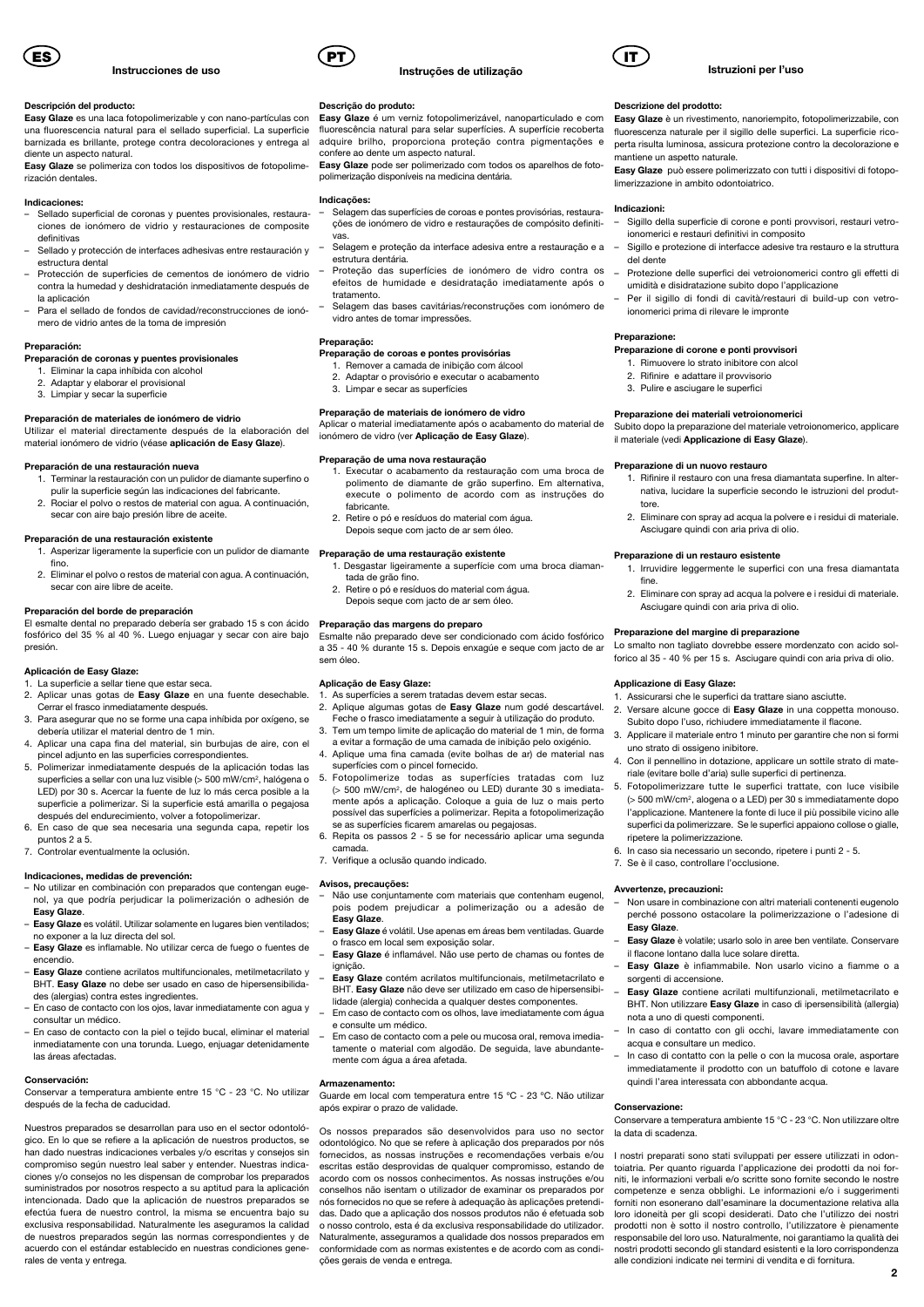

### Περιγραφή προϊόντος:

Το Easy Glaze είναι ένα νανο-ενισχυμένο, φωτο-πολυμεριζόμενο προστατευτικό κάλυμμα με φυσικό φθορισμό για στεγανοποίηση επιφανειών. Η επικαλυμμένη επιφάνεια είναι λαμπερή, παρέχει προστασία απέναντι στις δυσχρωμίες και προάγει μια φυσική εμφάνιση.

Το Easy Glaze μπορεί να πολυμεριστεί με όλες τις οδοντιατρικές συσκευές φωτο-πολυμερισμού.

#### Ενδείξεις:

- Στεγανοποίηση επιφανειών σε προσωρινές στεφάνες και γέφυρες, υαλο-ϊονομερείς αποκαταστάσεις και μόνιμες αποκαταστάσεις σύνθετης ρητίνης – Στεγανοποίηση και προστασία του συγκολλητικού στα μεσοδιαστή-
- ματα μεταξύ αποκατάστασης και οδοντικής ουσίας – Προστασία υαλο-ιονομερών επιφανειών έναντι των επιδράσεων από
- υγρασία και αφυδάτωση αμέσως μετά την τοποθέτηση – Στεγανοποίηση υαλο-ιονομερών αποκαταστάσεων ουδέτερου στρώ-
- ματος/ανασύστασης πριν την λήψη αποτυπωμάτων

#### Προετοιμασία:

- Προετοιμασία των προσωρινών στεφανών και γεφυρών
- 1. Αφαίρεση του ανασχετικού στρώματος με αλκοόλη
- 2. Φινίρισμα και προσαρμογή της προσωρινής 3. Καθαρισμός και στέγνωμα των επιφανειών

## Προετοιμασία των υαλο-ιονομερών υλικών

Τοποθετήστε το υλικό αμέσως μετά το φινίρισμα του υαλο-ιονομερούς υλικού (βλ. Εφαρμογή του Easy Glaze).

#### Προετοιμασία καινούριας αποκατάστασης

- 1. Φινίρετε την αποκατάσταση με υπέρλεπτες φρέζες διαμαντιού. Εναλλακτικά, στιλβώστε την επιφάνεια σύμφωνα με τις οδηγίες του κατασκευαστή.
- 2. Φυσήξτε μακριά την σκόνη υλικού και την περίσσεια με νερό. Στη συνέχεια στεγνώστε με ρεύμα αέρος ελεύθερο ελαίου.

#### Προετοιμασία ήδη υπάρχουσας αποκατάστασης

1. Τραχύνετε ελαφρώς τις επιφάνειες με φρέζες λεπτού διαμαντιού. 2. Φυσήξτε μακριά την σκόνη υλικού και την περίσσεια με νερό. Στη συνέχεια στεγνώστε με ρεύμα αέρος ελεύθερο ελαίου.

## Προετοιμασία των προετοιμασμένων ορίων

Η μη τροχισμένη αδαμαντίνη θα πρέπει να αδροποιηθεί με 35 - 40 % φωσφορικό οξύ για 15 δεύτερα. Στη συνέχεια ξεπλύνετε και στεγνώστε με ρεύμα αέρος.

## Εφαρμογή του Easy Glaze:

- 1. Βεβαιωθείτε πως οι επιφάνειες προς επεξεργασία είναι στεγνές.<br>2. Διανείμετε μερικές στανόνες Easy Glaze σε ένα αναλώσιμο δι 2. Διανείμετε μερικές σταγόνες Easy Glaze σε ένα αναλώσιμο δισκίο. Κλείστε το καπάκι αμέσως μετά τη χρήση.
- 3. Τοποθετήστε το υλικό μέσα σε 1 λεπτό για να διασφαλίσετε ότι δεν θα δημιουργηθεί ανασχετικό στρώμα από το οξυγόνο.
- 4. Εφαρμόστε ένα στρώμα υλικού λεπτό και χωρίς φυσαλίδες αέρος στις αντίστοιχες επιφάνειες με το εσώκλειστο βουρτσάκι.
- 5. Φωτο-πολυμερίστε όλες τις θεραπευμένες επιφάνειες με ένα ορατό φως (> 500 mW/cm², φως αλογόνου ή LED) για 30 δεύτερα αμέσως μετά την τοποθέτηση. Κρατήστε το φως της λυχνίας όσο το δυνατόν πιο κοντά στις επιφάνειες που πολυμερίζονται. Επαναλάβετε τον φωτο-πολυμερισμό, αν οι επιφάνειες φαίνεται κολλώδεις ή κίτρινες.
- 6. Επαναλάβετε τα βήματα 2 5, αν χρειάζεται δεύτερο στρώμα.
- 7. Ελέγξτε τη σύγκλειση, αν ενδείκνυται.

- Πληροφορίες, μέτρα προφύλαξης: Μην το χρησιμοποιείτε σε συνδυασμό με υλικά που περιέχουν ευγενόλη καθώς μπορεί να εμποδίσουν τον πολυμερισμό ή την συγκόλληση του Easy Glaze.
- Το Easy Glaze εξατμίζεται. Χρησιμοποιείτε μόνο σε πολύ καλά αεριζόμενους χώρους. Κρατήστε το φιαλίδιο μακριά από το άμεσο ηλιακό φως.
- Το Easy Glaze είναι εύφλεκτο. Μην το χρησιμοποιείτε κοντά σε ανοιχτές πυρκαγιές ή πηγές ανάφλεξης.
- Το Easy Glaze περιέχει multifunctional acrylates, methyl methacrylate και BHT. Το Easy Glaze δεν θα πρέπει να χρησιμοποιείται σε περιπτώσεις γνωστών υπερευαισθησιών (αλλεργίες) σε οποιοδήποτε από αυτά τα συστατικά.
- Σε περίπτωση επαφής με τα μάτια, ξεπλύνετε αμέσως με νερό και συμβουλευτείτε ιατρό.
- Σε περίπτωση επαφής με το δέρμα ή το βλεννογόνο του στόματος, αφαιρέστε αμέσως το υλικό με μπατονέτα. Αμέσως μετά ξεπλύνετε καλά τις επηρεασμένες περιοχές με νερό.

#### Αποθήκευση:

Αποθηκεύστε σε θερμοκρασίες δωματίου 15 °C - 23 °C. Μη το χρησιμοποιείτε μετά την ημερομηνία λήξης.

Τα παρασκευάσματά μας δημιουργήθηκαν για οδοντιατρική χρήση. Όσον αφορά στην εφαρμογή και χρήση των προϊόντων μας, οι πληροφορίες που δίνονται είναι βασισμένες στην πολυετή γνώση μας και δεν είναι υποχρεωτικές. Οι πληροφορίες και οι συμβουλές μας δεν αποκλείουν τη δική σας εξέταση και δοκιμή των προϊόντων ως προς την καταλληλότητα και την αποτελεσματικότητά τους. Όμως για οποιαδήποτε δοκιμή που γίνεται χωρίς τον δικό μας έλεγχο, η ευθύνη είναι αποκλειστικά του χρήστη. Φυσικά, εγγυόμαστε για την ποιότητα των παρασκευασμάτων μας σύμφωνα με τις υπάρχουσες ρυθμίσεις και ανάλογα με τους καθορισμένους γενικούς όρους πώλησης και διάθεσης.



## Productomschrijving:

Easy Glaze is een nanogevulde, lichthardende, laklaag met een natuurlijke fluorescentie voor het sealen van oppervlakken. Het gelakte oppervlak is glanzend, biedt bescherming tegen verkleuring en zorgt voor een natuurlijke uitstraling.

Easy Glaze kan gepolymeriseerd worden met alle lichthardende apparaten.

#### Indicaties:

- Het sealen van oppervlakken van tijdelijke kronen en bruggen, glasionomeer restauraties en definitieve composietrestauraties – Het sealen en beschermen van de adhesieve laag tussen de
- restauratie en de tandstructuur
- Het beschermen van het oppervlak van glasionomeer tegen de gevolgen van vocht en uitdrogen direct na plaatsing
- Het sealen van glasionomeer onderlagen/stompopbouw restauraties voor het maken van de afdruk

## Preparatie:

- Prepareren van tijdelijke kronen en bruggen 1. Verwijder de inhibitielaag met alcohol
	- 2. Werk de tijdelijke restauratie af en plaats deze
	- 3. Reinig en droog het oppervlak

## Preparen van glasionomeer materiaal

Breng het materiaal direct aan na het afwerken van het glasionomeer vulmateriaal aan (zie: appliceren van Easy Glaze).

#### Prepareren van een nieuwe restauratie

- 1. Werk de restauratie af met een super fijne diamantboor of werk het oppervlak af volgens voorschrift van de fabrikant.
- 2. Spoel overtollig materiaal en stof weg met water. Droog daarna met olievrije lucht.

#### Preparatie van een bestaande restauratie

- 1. Ruw het oppervlak een klein beetje op met een fijne diamandboor.
- 2. Spoel overtollig materiaal en stof weg met water. Droog daarna met olievrije lucht.

#### Preparatie van de preparatie-rand

Ongeslepen glazuur moet gedurende 15 s geëtst worden met 35 - 40 % fosforzuur. Droog daarna met olie-vrije lucht.

## Appliceren van Easy Glaze:

- Zorg er voor dat de te behandelen oppervlakken droog zijn. 2. Breng een aantal druppels Easy Glaze aan in een dapperglaasje.
- Direct na gebruik het flesje sluiten. 3. Breng het materiaal binnen 1 minuut aan om de vorming van een inhibitielaag te voorkomen.
- 4. Breng met de bijgeleverde applicator een dunne laag (voorkom luchtbellen) van het materiaal aan op de te behandelen oppervlakken.
- 5. Hard na het aanbrengen gedurende 30 s het behandelde oppervlak direct uit met zichtbaar licht (> 500 mW/cm2, halogeen of LED). Houd de lichtbron zo dicht mogelijk bij het te polymeriseren oppervlak. Herhaal het uitharden als de oppervlaktelaag nog kleeft of geel is.
- 6. Herhaal stap 2 5, indien een tweede laag noodzakelijk blijkt. 7. Controleer de occlusie, indien geïndiceerd.

#### Aanwijzingen, voorzorgsmaatregelen:

- Niet in combinatie gebruiken met materialen die eugenol bevatten omdat deze de polymerisatie of hechting van Easy Glaze kunnen beïnvloeden.
- Easy Glaze is vluchtig. Alleen in goed geventileerde ruimten gebruiken. Het flesje niet in direct zonlicht plaatsen.
- Easy Glaze is ontvlambaar. Niet gebruiken in de buurt van open vuur of ontstekingsbronnen.
- Easy Glaze bevat multifunctionele acrylaten, methyl methacrylaten en BHT. Bij bekende overgevoeligheden (allergieën) voor de inhoudsstoffen in Easy Glaze moet van het gebruik afgezien worden
- In geval Easy Glaze in contact komt met de ogen direct met water uitspoelen en een arts raadplegen.
- In geval Easy Glaze in contact komt met de huid of orale mucosa direct het materiaal verwijderen met een wattenrol. Daarna met water afnemen.

## Opslag:

Bewaren bij kamertemperatuur (15 °C - 23 °C). Niet gebruiken na de houdbaarheidsdatum.

Onze preparaten worden ontwikkeld voor gebruik in de tandheelkunde. Voor het gebruik van door ons geleverde preparaten geldt dat onze mondelinge en/of schriftelijke aanwijzingen naar beste weten worden gegeven, maar dat deze niet bindend zijn. Onze aanwijzingen en/of adviezen ontslaan u niet van de plicht de door ons geleverde preparaten op hun geschiktheid voor het beoogde doel te keuren. Aangezien het gebruik van onze preparaten gebeurt buiten onze controle is deze uitsluitend voor uw eigen verantwoording. Uiteraard garanderen wij de kwaliteit van onze preparaten in overeenstemming met de bestaande normen als ook in overeenstemming met de voorwaarden als vastgelegd in onze algemene leverings- en verkoopsvoorwaarden.

#### Produktbeskrivelse:

Easy Glaze er et nano-fyldt, lysthærdende lag med naturlig fluorescens til overfladeforsegling. Den beskyttede overflade er lysende klar, yder beskyttelse mod misfarvning og giver et naturligt udseende. Easy Glaze kan polymiseres med alle dental hærdelamper.

Brugsanvisning

#### Indikationer:

- Overfladeforsegling af provisoriske kroner og broer, glasionomercementer og komposit-restaureringer
- Forsegling og beskyttelse af adhæsive grænseflader mellem restaurering og tandstruktur
- Beskytter overflader med glasionomercementer mod påvirkninger af væske og udtørring umiddelbart efter påføring
- Forsegling af glasionomercementer

### Præparation:

#### Præparation af midlertidige kroner og broer

- 1. Fjern inhibitionslaget med alkohol
- 2. Afslut og tilpas midlertidigt
- 3. Rengør og tør overfladerne

## Præparation af glasionomercementer

Påfør materialet omgående efter glasionomercementen (se Påføring af Easy Glaze).

#### Præparation af en ny restaurering

1. Afslut restaureringen med et "superfint" diamantbor. Alternativt afpuds overfladen i henhold til producentens vejledning.

Ubeskadiget emalje skal ætses med 35 - 40 % fosforsyre i 15 s. Skyl

3. Påfør materialet indenfor 1 minut for at sikre at der ikke dannes et

4. Påfør et tyndt lag af materialet på overfladerne med den vedlagte

5. Lyshærd alle behandlede overflader med et synligt lys (> 500 mW/cm2, halogen eller LED lys) i 30 s omgående efter påføring. Hold lyskilden så tæt som muligt på overfladerne, der polymiseres. Gentag hvis overfladerne er klæbrige eller gule. 6. Gentag trin 2 - 5 hvis et yderligere lag bliver nødvendigt.

– Anvend ikke sammen med andre materialer, der indeholder eugenol, da de kan forringe polymeriseringen eller bindingen af Easy

– Easy Glaze er flygtig. Anvend kun i ventilerede områder. Hold

– Easy Glaze er brandbar. Anvend ikke nær åben ild eller andre

– Easy Glaze indeholder flerfunktionelle akryler, metyl methakrylat og BHT. Easy Glaze bør ikke bruges i tilfælde af kendt hypersen-

– Kommer stoffet i øjnene skal der omgående skylles med vand og

– Kommer stoffet på huden eller mundslimhinden skal det omgående fjernes med en bomuldsklud. Rens omhyggeligt med vand

Opbevares ved stuetemperatur (15 °C - 23 °C). Bør ikke bruges efter

Vore præparater er udviklet til brug inden for dentalområdet. Både vore mundtlige og skriftlige anvisninger samt rådgivning ved brug af vore præparater er afgivet uforpligtende og i overensstemmelse med vores bedste viden. De bør imidlertid under alle omstændigheder selv forvisse Dem om, at præparatet er egnet til det påtænkte formål. Eftersom anvendelsen af vore præparater ikke er underlagt vor kontrol, er denne udelukkende på Deres eget ansvar. Vi garanterer naturligvis for, at kvaliteten af vore præparater opfylder eksisterende normer og stan-

1. Vær sikker på at overfladerne, der skal behandles, er tørre. 2. Fordel nogle få dråber af Easy Glaze på en blandeblok. Sæt

- 2. Blæs støv og materialerester væk med vand. Tørlæg derefter med olie-fri luft.
- Præparation af en eksisterende restaurering
- 1. Gør overfladerne let ru med et fint diamantbor.
- 2. Blæs støv og materialerester væk med vand.

3 darter, der er fastlagt i vores generelle salgs- og leveringsbetingelser.

Tørlæg derefter med olie-fri luft.

Præparation af præparationsgrænsen

omgående låget på flasken efter brug.

7. Okklusion kontrolleres, hvis nødvendigt. Information, advarsler, forebyggelse:

flasken væk fra direkte sollys.

sitivitet (allergi) mod materialets ingridienser

antændelseskilder.

en læge kontaktes.

bagefter. Opbevaring:

udløbsdatoen.

og tørlæg med olie-fri luft. Applikation af Easy Glaze:

ilthæmmende lag.

Glaze.

pensel (undgå luftbobler).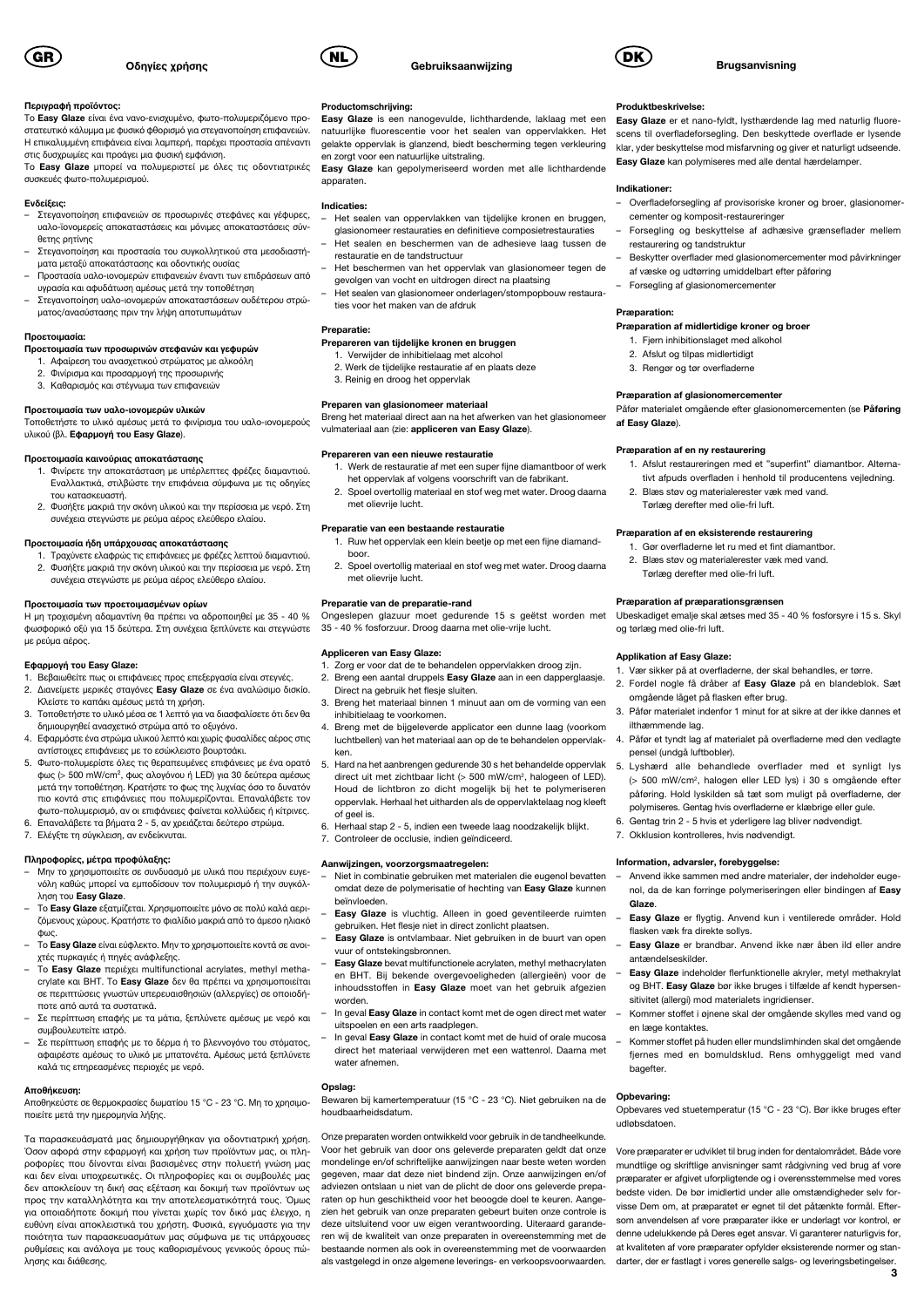

#### Tuotekuvaus:

Easy Glaze on pinnan tiivistämiseen tarkoitettu nanotäytteinen, valokovetteinen päällystekalvo luonnollisella fluoresenssilla.

Tällä päällystekalvolla tiivistetty pinta on kiiltävä, suojaa värjääntymiseltä ja näyttää luonnolliselta.

Easy Glaze voidaan valokovettaa kaikilla hammasalan valokovettajalaitteilla.

#### Indikaatiot:

- Pinnoittamiseen väliakaisia kruunuja ja siltoja, lasi-ionomeeri ja lopullisia yhdistelmämuovirestoraatioita
- Pinnoittaakseen ja suojatakseen adhesiivin reunoja restauraation ja hammasrakenteen välillä
- Lasi-ionomeeritäytteiden pinnoille suojaksi kosteutta ja kuivumista vastaan välittömästi toimenpiteen jälkeen
- Pinnan tiivistämiseen lasi-ionomeerilinereiden/pilareiden päälle ennen jäljennöksen ottamista

## Alkuvalmistelut:

## Väliaikaisten kruunujen ja siltojen alkuvalmistelu

- 1. Poista inhibiitiokerros alkoholillla
- 2. Viimeistele ja sovita väliaikaisen työn istuvuus 3. Puhdista ja kuivaa pinnat

## Lasi-ionomeerimateriaalien alkuvalmistelu

Lisää materiaali välittömästi lasi-ionomeerimateriaalin viimeistelyn jälkeen (ks. Easy Glazen käyttö).

#### Uuden restoraation alkuvalmistelu

- 1. Viimeistele restoraatio erittäin hienojakoisella timanttiporalla. Vaihtoehtoisesti kiillota pinta valmistajan ohjeita noudattaen.
- 2. Huuhtele (spray) materiaalipöly pois vedellä. Sen jälkeen kuivaa työ öljyttömällä ilmalla.

#### Restoraation alkuvalmistelu

- 1. Karhenna pinnat ohuelti hienojakoisella timantilla.
- 2. Huuhtele (spray) materiaalipöly ja jäännökset pois vedellä. Sen jälkeen kuivaa työ öljyttömällä ilmalla.

#### Kiillereunojen alkuvalmistelu

- Käsittelemätön kiille pitäisi etsata 35 40 %:lla fosforihapolla 15 sekunnin ajan.
- Sen jälkeen kuivaa työ öljyttömällä ilmalla.

## Easy Glazen käyttö:

- 1. Varmista, että käsiteltävät pinnat ovat kuivia.
- 2. Annostele Easy Glazea muutama tippa kertakäyttöastiaan. Laita korkki välittömästi kiinni käytön jälkeen.
- 3. Käytä materiaali minuutin kuluessa taatakseen, ettei happi-inhi bitiokerrosta muodostuisi.
- 4. Vie ohut kerros (vältä ilmakuplien muodostumista) materiaalia halutuille pinnoille ohessa olevalla siveltimellä.
- 5. Valokoveta kaikki käsitellyt pinnat näkyvällä valolla > 500 mW/cm2, halogeeni tai LED) 30 sekunnin ajan välittömästi applikoinnin jälkeen. Pidä valokärkeä mahdollisimman lähellä kovetettavaa 5. Lysherd alle behandlede overflater med lys (> 500 mW/cm<sup>2</sup>, halo pintaa. Toista valokovetus mikäli pinnat jäävät tahmeiksi tai keltaisiksi.
- 6. Toista vaiheet 2 5 mikäli toisen kerroksen lisääminen tulee kysee seen.
- 7. Tarkista purenta tarpeen vaatiessa.

#### Lisätiedot, varotoimenpiteet:

- Älä käytä yhdessä muiden materiaalien kanssa, mitkä sisältävät eugenolia, koska ne voivat heikentää Easy Glazen kovettumista tai adheesiota.
- Easy Glaze on haihtuva aine. Käytä vain hyvin ilmastoiduissa tiloissa. Säilytä pulloa välttäen suoraa auringonvaloa.
- Easy Glaze on tulenarkaa. Älä käytä avotulen tai tulitteiden läheisyydessää.
- Easy Glaze sisältää monitoiminnallisia akrylaatteja, metyylimetakrylaattia ja BHT:tä. Easy Glaze ei pitäisi käyttää mikäli on todettuja yliherkkyyksiä (allergioita) kyseisille ainesosille.
- Mikäli ainetta joutuu silmään, huuhtele välittömästi vedellä ja ota yhteyttä lääkäriin.
- Mikäli aine joutuu kosketuksiin ihon tai suun limakalvon kanssa, poista materiaali puuvillavanulla. Huuhtele alue huolellisesti jälkeenpäin vedellä.

#### Säilytysohjeet:

Säilytä huoneenlämmössä (15 °C - 23 °C). Älä käytä viimeisen käyt-Lagringsinformasjon: töpäiväyksen jälkeen.

Tuotteemme on kehitetty hammaslääkintäkäyttöön. Toimittamiemme tuotteiden käyttöä koskevat suulliset ja/tai kirjalliset tiedot ovat käytössämme olleiden parhaiden tietojemme mukaisia ja ne eivät ole velvoittavia. Antamamme tiedot tai neuvot eivät vapauta käyttäjää arvioimasta toimittamiemme tuotteiden soveltuvuutta aiottuun käyttöön. Koska emme voi valvoa toimittamiemme tuotteiden käyttöä, käyttäjä on itse täysin vastuussa niiden käytöstä. Takaamme luonnollisesti valmisteidemme voimassa olevien standardien mukaisen laadun ja myyntiä sekä jakelua koskevien yleisten sopimusehtojen mukaisuuden.

#### Produktbeskrivelse:

Easy Glaze er en nanofiller, lysherdende lakk med naturlig fluorescens for forsegling av overflater. Den ferdig dekte overflaten er klar, gir beskyttelse mot misfarging og fremstår som naturlig. Easy Glaze kan polymiseres med alle typer herdelamper.

Bruksanvisning

#### Indikasjoner:

- Overflateforsegling av midlertidige kroner og broer, glassionomersementer og ferdige kompositt restaureringer
- Forsegling og beskyttelse av det adhesive mellomrommet mellom fylling og tannsubstans
- Beskyttelse av glassionomersement mot effekten av fukt og uttørking umiddelbart etter legging
- Beskyttelse av liner eller oppbygginger med glassionomer før avtrykkstaking

#### Preparering:

## Preparering av midlertidige kroner og broer

- 1. Fjern inhibisjonslaget med alkohol
- 2. Fullfør og tilpass det provisoriet 3. Rengjør og tørk overflater

Preparasjon av glassionomersement Appliser materialet umiddelbart etter å ha fullført og lagt glassionomersementen (se Applikasjon av Easy Glaze).

#### Preparasjon av en ny fylling

- 1. Poler fyllingen med et superfint diamantbor. Alternativt poler overflaten i henhold til produsentens instruksioner.
- 2. Spyl unna materialstøv og overskudd med vann. Tørk nøye med olje-fri luft.

## Preparasjon av en gammel fylling

- 1. Gjør overflaten ru med et fint diamantbor.
- 2. Spyl unna materialstøv og overskudd med vann. Tørk nøve med olie-fri luft.

#### Preparasjon av preparasjonsmarginer

Ikke-bearbidet emalje skal etses med 35 - 40 % fosforsyre i 15 s. Skyll deretter og tørk med olje-fri luft.

### Applikasjon av Easy Glaze:

- 1. Forsikre deg om at overflatene som skal behandles er tørre.
- 2. Drypp noen få draper av Easy Glaze på en plate. Sett på flaskekorken umiddelbart etter bruk.
- 3. Appliser materialet innen 1 min for å forsikre deg om at det ikke oppstår et oksygens- inhibisjonslag.
- 4. Appliser et tynt lag (unngå luftbobler) av materialet på den motsatte overflate med den medfølgende børste.
- gen eller LED i 30 s umiddelbart etter applikasjon. Hold lyskilden så tett som mulig til flaten som skal polymiseres. Gjenta lysherdingen, dersom overflaten fremstår som klebrig eller gul.
- 6. Gjenta steg 2 5, hvis et andre lag synes å være nødvendig.
- 7. Sjekk tilstopping, ved indikasjoner på dette.

#### Informasjon, forhåndsregler:

- Skal ikke brukes sammen med andre materialer som inneholder eugenol, da de kan påvirke polymiseringen eller adhesjonen av Easy Glaze.
- Easy Glaze er flyktig. Skal bare brukes i godt ventilerte rom. Hold flasken unna direkte sollys.
- Easy Glaze er brennbar. Bruk den ikke nær åpen flamme eller tennkilder.
- Easy Glaze inneholder multifunksjonelle akrylater, methyl metakrylater og BHT. Easy Glaze skal ikke brukes i tilfeller med kjent hypersensitivitet (allergier) mot noen av materialets ingredienser. – I tilfeller av kontakt med øyne, - rens umiddelbart med vann og
- kontakt lege.
- I tilfelle kontakt med hud eller orale slimhinner, fjern materialet umiddelbart med en bomullsrull. Deretter renses det berørte området med vann.

Lagres i romtemparatur (15 °C - 23 °C). Skal ikke brukes etter utgått dato.

Våre produkter er utviklet for bruk i dentalbransjen. Når det gjelder våre produkter er våre muntlige eller skriftlige informasjoner gitt etter beste viten og uten forpliktelse. Vår informasjon og våre anbefalinger fritar deg ikke for ansvaret for at produktet brukes til det produktet er ment for. Siden bruk av våre produkter skjer uten vår kontroll er den fullstendig på eget ansvar. Selvfølgelig garanterer vi for kvaliteten på våre produkter som følger internasjonale standarder og de betingelser som er stipulert i våre generelle salgs- og leveringsbetingelser.

#### Produktbeskrivning:

Easy Glaze är en nanoförstärkt, ljushärdande lack med naturlig fluorescens för ytförsegling. Den förseglande lacken är glänsande, skyddar mot missfärgningar och ger ett naturligt utseende. Easy Glaze kan polymeriseras med all dental ljushärdningsutrustning.

Bruksanvisning

#### Indikationer:

SE

- Försegling av ytan på provisoriska kronor och broar, glasjonome-
- rer och kompositfyllningar Försegla och skydda kantanslutning mellan fyllning och tandsubstans
- Skydda ytan på glasjonomerer mot effekter av fukt eller uttorkning omedelbart efter placering
- Skydda liners eller uppbyggnad av restaureringar med glasjonomer före avtryckstagning

## Förberedelser:

#### Förberedelse av provisoriska kronor och broar

- 1. Avlägsna det syreinhiberade lagret med alkohol
- 2. Finishera och passa in provisoriet 3. Rengör och torka ytorna
- 
- Förberedelse av glasjonomerer Applicera omedelbart efter finishering av glasjonomeren (se Applice-

ring av Easy Glaze).

#### Förberedelse av en ny fyllning

oljefri luft.

Förberedelse av en befintlig fyllning 1. Rugga upp ytan lätt med en fin diamant.

Förberedelse vid kantanslutning

därefter och torka med oljefri luft. Applicering av Easy Glaze:

på korken på flaskan.

rat lager bildas.

Easy Glaze.

läkare.

Förvaring:

datum.

gnistor kan uppstå.

1. Kontrollera att ytan som ska behandlas är torr.<br>2. Häll upp några droppar **Fasy Glaze** i en engån

ytan/ytorna med den medföljande borsten.

om ytan verkar klibbig eller gul. 6. Upprepa steg 2 - 5, om ett andra lager krävs. 7. Kontrollera ocklusionen, om behovet finns. Information, försiktighetsåtgärder:

Skydda flaskan från direkt solljus.

tet (allergi) mot något av innehållet.

VC 60 AA1016 E1 1218 99 © by VOCO

VOCO GmbH Anton-Flettner-Str. 1-3 27472 Cuxhaven Germany

Last revised: 12/2018

- 1. Finishera fyllningen med en superfin diamant. Alternativt, polera ytan enligt tillverkarens instruktioner.
- 2. Spola bort slipdamm och rester med vatten. Torka därefter med oljefri luft.

2. Spola bort slipdamm och rester med vatten. Torka därefter med

Icke skuren emalj skall etsas med 35 - 40 % fosforsyra i 15 s. Skölj

2. Häll upp några droppar Easy Glaze i en engångskopp. Sätt direkt

3. Applicera materialet inom 1 min för att undvika att ett syreinhibe-

4. Applicera ett tunt lager (undvik luftbubblor) av materialet till

5. Ljushärda alla behandlade ytor med synligt ljus (> 500 mW/cm2, halogen eller LED) i 30 s direkt efter applicering. Håll ljuskällan så nära ytan som polymeriseras som möjligt. Upprepa ljushärdningen

- Använd inte i kombination med andra material som innehåller eugenol, då dessa kan påverka härdningen eller bindningen hos

Easy Glaze är flyktigt. Använd endast i väl ventilerade lokaler.

Easy Glaze är brandfarligt. Använd inte nära öppen låga eller där

- Easy Glaze innehåller multifunktionella akrylater, metylmetakrylat och BHT. Easy Glaze ska inte användas vid känd hypersensitivi-

- Vid ögonkontakt, spola omedelbart med vatten och konsultera

- Vid kontakt med hud eller slemhinna, avlägsna omedelbart materialet med bomullstuss. Skölj därefter området noga med vatten.

Förvara i rumstemperatur (15 °C - 23 °C). Använd ej efter utgångs-

Våra beredningar är utvecklade för dentalområdet. Den information vi lämnat avspeglar vår kunskap i dagsläget om användning av produkten, men innebär ingen garanti från vår sida. Våra muntliga eller skriftliga upplysningar och/eller råd befriar inte användaren från skyldigheten att själv bedöma huruvida produkten är lämplig för det avsedda ändamålet. Eftersom vi inte kan styra hur produkten används faller hela ansvaret på användaren i det enskilda fallet. Vi garanterar naturligtvis att vår produkt uppfyller kraven i tillämpliga standarder och motsvarar de villkor som anges i våra allmänna försäljnings- och leveransvillkor.

4

Phone +49 (4721) 719-0 Fax +49 (4721) 719-140 e-mail: marketing@voco.com www.voco.dental

**VOCO**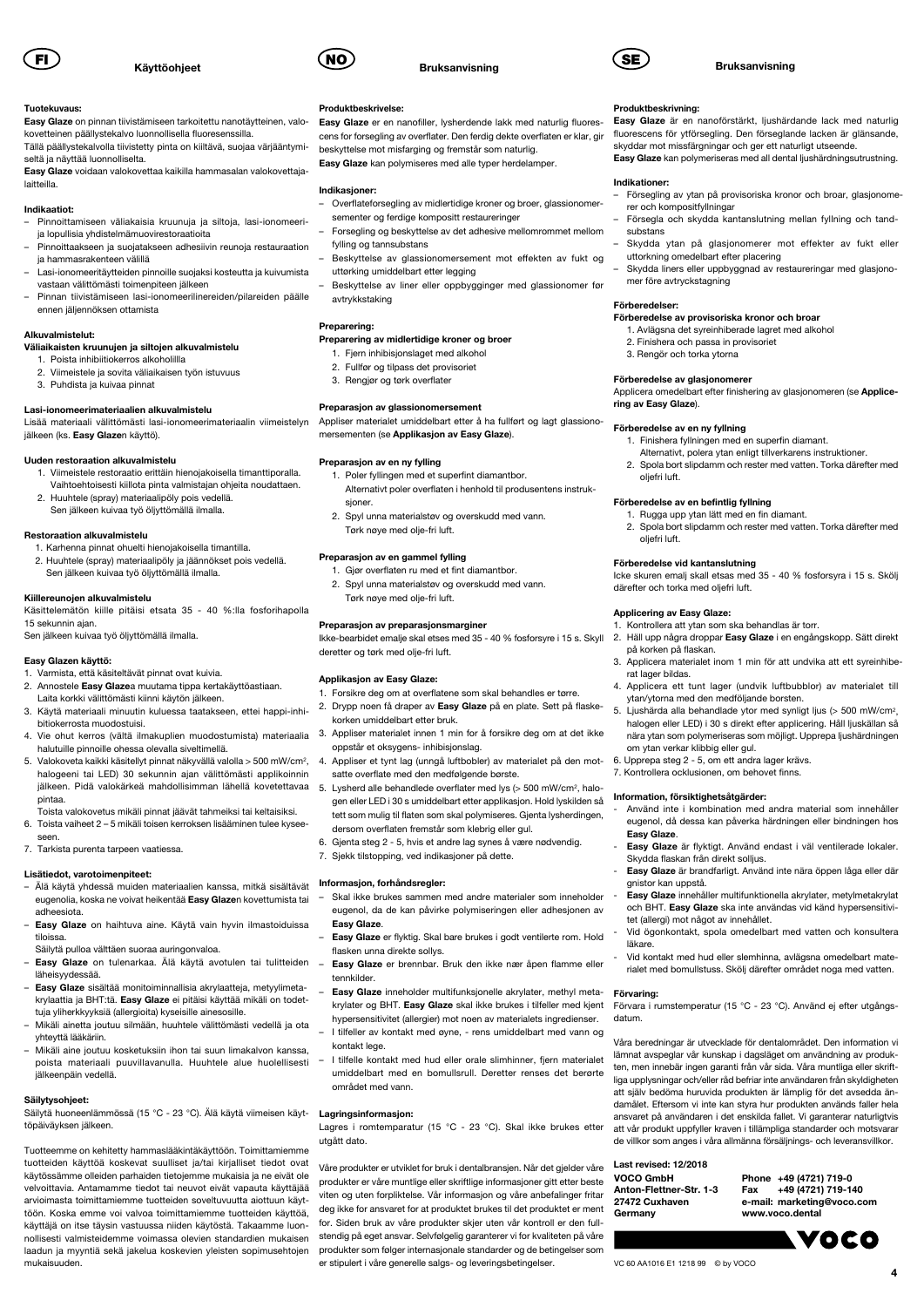

Termékleírás:

Az Easy Glaze nanotöltőanyagú, fényrekötő, felszínt lezáró lakkanyag. A lezárt felszín fényes, véd az elszíneződés ellen, élethű megjelenésű. Az Easy Glaze minden fogászati lámpával polimerizálható.

## Indikációk:

- Ideiglenes koronák és hidak, üvegionomer tömések és végleges kompozit helyreállítások felszíni fedésére
- A fogállomány és a tömőanyag közötti kapcsolat védelmére és zárására
- Üvegionomer tömés felszínének védelme a nedvességtől és a dehid ratációtól a töméskészítés után közvetlenül
- Üvegionomer alábélelés/csonkfelépítés védelme lenyomatvétel előtt

## Előkészítés:

## Előkészítés ideiglenes korona és híd készítése esetén

- 1. Alkohollal távolítsa el az inhibíciós réteget 2. Fejezze be az ideiglenes pótlás elkészítését
- 3. Tisztítsa és szárítsa meg a felületet
- 

## Előkészítés üvegionomer tömés esetén

Közvetlenül az üvegionomer tömés kidolgozása után alkalmazza az anyagot (ld. Az Easy Glaze használata).

#### Előkészítés új tömés esetén

- 1. Finomszemcsés gyémánt fúróval finírozza a tömést, vagy a gyártó által javasolt módon polírozza a felszínt.
- 2. Vizes sprayvel távolítsa el a port és az anyagmaradékokat, majd olajmentes sűrített levegővel szárítsa meg a felszínt.

#### Előkészítés már meglevő tömés esetén

Savazza a preparált zománcot 35 - 40 %-os foszforsavval 15 másodpercig, majd mossa le és szárítsa sűrített levegővel.

#### Az Easy Glaze használata:

- 1. Bizonyosodjon meg róla, hogy a kezelendő felszín száraz.
- 2. Adagoljon néhány csepp Easy Glaze-t az egyszer használatos tégelybe. Az üveget minden használat után kupakkal zárja be.
- 3. 1 percen belül használja fel az anyagot, hogy megelőzze az inhibíciós réteg kialakulását.
- 4. Hozzon létre a mellékelt ecsettel a megfelelő anyag felszínén vékony és légbuborékmentes réteget.
- 5. Minden kezelt felszínt világítson meg (> 500 mW/cm2 halogén vagy LED fénnyel) 30 másodpercig közvetlenül az anyag felvitele után. Tartsa a fényforrást a polimerizálandó felszínhez olyan közel, amennyire csak tudja. Ismételje meg a polimerizációt, ha a felszín ragadósnak vagy sárgásnak tűnik.
- 6. Ha még egy réteget szeretne felvinni, ismételje a 2 5. lépéseket.
- 7. Ha szükséges, ellenőrizze az okklúziót.

## Információk, óvintézkedések:

- Ne használja eugenol tartalmú anyagokkal együtt, mert azok gátolhatiák az Easy Glaze polimerizációját és tapadását.
- Az Easy Glaze illékony. Csak jól szellőző helyen használja. Óvja az üveget direkt napfénytől.
- Az Easy Glaze gyúlékony, tűzveszélyes. Ne használja nyílt láng mellett.
- Az Easy Glaze multifunkcionális akrilátokat, metakrilátot és BHT-t tartalmaz. Az Easy Glaze nem használható fel a bármely ezen öss tevőjével szembeni ismert hiperérzékenység (allergia) esetén.
- Ha a szembe kerül, bő vízzel azonnal mossa ki és forduljon szemorvoshoz.
- Ha a bőrre vagy a nyálkahártyára kerül, vattagombóccal törölje le, majd az érintett területeket alaposan mossa le vízzel.

#### Tárolás:

Tárolja szobahőmérsékleten, 15 °C - 23 °C fok között. Ne használja a **Хранение**: lejárati időt követően.

Készítményünket fogorvosi felhasználásra fejlesztettük ki. Az általunk szállított termék információit legjobb tudásunk szerint, minden kötelezettség nélkül szóban és/vagy írásban megadtuk. Az általunk adott információ és/vagy tanács nem mentesíti Önt annak a megvizsgálásától, hogy az általunk szállított anyag megfelel-e az Ön alkalmazási céljainak. Mivel készítményünk alkalmazását nem tudjuk ellenőrizni, a felhasználó felelős az alkalmazásért. Természetesen garantáljuk készítményünk minőségét a fennálló szabványok szerint megfelelve azon általános feltételeknek, melyeket az értékesítés és a szállítás során kikötöttünk.



 $\epsilon$  6482

## RU) Изи Глейз (Easy Glaze) (PL

Инструкция по применению

#### Описание материала:

Изи Глейз представляет собой нанонаполненный светоотверждаемый лак с естественной флюоресценцией для герметизации поверхностей. Покрытая лаком поверхность зуба блестит, защищения от пигментации и и выглядит естественно.

Отверждать Изи Глейз можно с помощью любого стоматологического фотополимеризатора.

#### Показания к применению:

- Герметизация поверхностей временных коронок и мостов, стеклоиономерных пломб и постоянных композитных реставраций.
- Герметизация и защита адгезивной контактной поверхности
- между реставрацией и тканью зуба. – Защита стеклоиономерных поверхностей от попадания влаги и
- пересыхания непосредственно после постановки пломбы. – Герметизация стеклоиономерных прокладочных и реконструк-
- тивных пломб перед получением слепка.

## Препарирование:

- Препарирование временных коронок и мостов
	- 1. Удалить ингибированный слой с помощью спирта<br>2. Выполнить подгонку и финишную обработку в 2. Выполнить подгонку и финишную обработку временной
	- конструкции
	- 3. Почистить и просушить поверхность

Препарирование стеклоиономерных материалов Нанести лак непосредственно после финишной обработки стеклоиономерного материала (см. Нанесение Изи Глейз).

#### Препарирование новой реставрации

- 1. Выполнить финишную обработку с помощью алмазной головки с очень мелкой зернистостью или отполировать поверхность в соответствии с указаниями изготовителя.
- 2. Удалить пыль и остатки материала водяным спреем. Затем просушить сжатым воздухом без примесей масла.

#### Препарирование имеющейся реставрации

- 1. Придать небольшую шероховатость поверхности с помощью алмазной головки с мелкой зернистостью.
- 2. Удалить пыль и остатки материала водяным спреем. Затем просушить сжатым воздухом без примесей масла.

#### Обработка зон препарирования

Необработанную эмаль зуба протравить в течение 15 с 35 - 40 % ым раствором фосфорной кислоты. После этого промыть и просушить сжатым воздухом.

## Нанесение Изи Глейз:

- 1. Поверхности под герметизацию должны быть сухими.
- 2. Нанести несколько капель Изи Глейз на одноразовую палетку. Флакон закрыть сразу же после использования.
- 3. Чтобы исключить образование ингибированного кислородом слоя, материал использовать в течение 1 мин.
- 4. На соответствующую поверхность нанести тонкий слой материала с помощью прилагаемой кисточки, избегая образования воздушных пузырьков.
- 5. Сразу же после нанесения все обработанные поверхности полимеризовать видимым светом (> 500 мВт/см², галогенный или светодиодный источник) в течение 30 с. При этом световод подносить как можно ближе к полимеризуемой поверхности. Если поверхность после отверждения пожелтеет или станет липкой, полимеризацию светом повторить.
- 6. Если потребуется нанести второй слой, пункты 2 5 повторить.
- 7. При необходимости проверить окклюзию.

#### Указания, меры предосторожности:

- Не применять в сочетании c эвгенолосодержащими материалами, иначе может быть нарушена полимеризация или адгезия Изи Глейз.
- Изи Глейз летуч. Использовать только в хорошо проветриваемых помещениях; не подвергать воздействию прямых солнечных лучей.
- Изи Глейз легко воспламеняем. Не применять вблизи открытого огня или других источников возгорания.
- Изи Глейз содержит многофункциональные акрилаты, метилметакрилат и ВНТ. При наличии повышенной чувствительности (аллергии) к данным компонентам Изи Глейз, следует отказаться от его применения.
- При попадании в глаза промыть водой и обратиться к врачу. – При контакте с кожей или полостью рта материал немедленно удалить тампоном. Пораженные участки тщательно промыть водой.

Хранить при комнатной температуре (15 °С - 23 °С). После истечения срока годности материал больше не применять.

Наши препараты разработаны для использования в стоматологии. Поскольку речь идет о применении поставляемых нами препаратов, наши устные и/или письменные указания, а также наша консультация, являются абсолютно честными и ни к чему не обязывающими. Наши указания и/или консультации не освобождают Вас от проверки поставляемых нами препаратов на их пригодность к использованию в соответствующих целях. Поскольку применение наших препаратов проводится без нашего контроля, ответственность за это ложится исключительно на Вас. Разумеется, мы гарантируем, что качество наших препаратов отвечает существующим нормам, а также стандартам, указанным в наших общих условиях продажи и поставок.



## Instrukcja użycia

#### Opis produktu:

Easy Glaze to światłoutwardzalny lakier ochronny z nanowypełniaczem, przeznaczony do uszczelniania powierzchni i zapewniający efekt naturalnej fluorescencji. Chroni pokrytą powierzchnię przed przebarwieniami, zapewnia jej połysk oraz naturalny wygląd.<br>**Easy Glaze** można polimeryzować przy pomocy wszystkich stomatolo-

gicznych lamp polimeryzacyjnych.

#### Wskazania:

- Uszczelnianie powierzchni koron i mostów tymczasowych, cementów glasjonomerowych oraz ostatecznych wypełnień kompozyto-
- wych. Uszczelnianie i ochrona miejsca przejścia wypełnienia w powierzchnię zęba.
- Ochrona powierzchni cementów glasjonomerowych przed wpływem wilgoci oraz przesuszeniem bezpośrednio po nałożeniu. – Uszczelnianie podkładów glasjonomerowych i odbudów zrębu przed

#### Przygotowanie:

pobraniem wycisku.

Przygotowanie powierzchni tymczasowych koron i mostów

- 1. Usunąć warstwę inhibicji alkoholem 2. Wykończyć i dopasować uzupełnienie tymczasowe
- 3. Oczyścić i wysuszyć powierzchnie

## Przygotowanie powierzchni cementów glasjonomerowych

Przygotowanie powierzchni już istniejącego wypełnienia

nasypem diamentowym.

nia i bezzwłocznie zakręcić butelk

preparat w ciągu 1 minuty.

należy powtórzyć naświetlanie.

7. W razie potrzeby skontrolować zwarcie. Informacje dodatkowe, środki ostrożności:

trza.

.<br>nego powietrza. Aplikacja Easy Glaze:

są suche.

powierzchnie.

Easy Glaze.

promieni słonecznych.

innych źródeł zapłonu.

z aplikacji preparatu.

przemyć obficie wodą. Przechowywanie:

skontaktować się z lekarzem.

warunkach dostarczania i sprzedaży produktów.

Nanieść lakier bezpośrednio po wykończeniu powierzchni uzupełnienia glasjonomerowego (patrz Aplikacja Easy Glaze).

#### Przygotowanie powierzchni nowego wypełnienia

- 1. Wykończyć powierzchnię wypełnienia przy pomocy wierteł z drobnoziarnistym nasypem diamentowym lub wypolerować powierzchnię zgodnie z zaleceniami producenta.
- 2. Usunąć pył i pozostałości materiału przy użyciu aerozolu wodnego, a następnie wysuszyć strumieniem bezolejowego powietrza.

1. Delikatnie schropowacić powierzchnię wiertłem z drobnoziarnistym

2. Usunąć pył i pozostałości materiału przy użyciu aerozolu wodnego, a następnie wysuszyć strumieniem sprężonego powie-

**Przygotowanie granicy preparacji**<br>Nienaruszone szkliwo należy wytrawiać 35 - 40% kwasem fosforowym przez 15 sekund. Następnie spłukać i wysuszyć strumieniem sprężo-

1. Upewnić się, że powierzchne, na które będzie nakładany preparat,

2. Nanieść kilka kropli preparatu Easy Glaze do jednorazowego naczy-

3. Aby zapobiec wytworzeniu warstwy inhibicji tlenowej należy nanieść

4. Korzystając z załączonego pędzelka nanieść cienką warstwę preparatu (unikać tworzenia pęcherzyków powietrza) na odpowiednie

5. Bezpośrednio po aplikacji poddać wszystkie pokryte lakierem powierzchnie polimeryzacji światłem widzialnym (> 500 mW/cm2, lampa halogenowa lub diodowa) przez 30 sekund. Źródło światła należy trzymać możliwie jak najbliżej naświetlanej powierzchni. Jeśli mimo naświetlania powierzchnia wydaje się być nadal żółta lub lepka

6. W razie potrzeby nałożyć drugą warstwę – powtórzyć etapy 2 - 5.

– Nie stosować razem z preparatami zawierającymi eugenol, gdyż mogą one negatywnie wpłynąć na polimeryzację lub adhezję lakieru

– Produkt lotny. Używać wyłącznie w dobrze wentylowanych pomieszczeniach. Nie wystawiać buteleczki na bezpośrednie działanie

– Produkt łatwopalny. Nie stosować w pobliżu otwartego ognia lub

Preparat Easy Glaze zawiera wielofunkcyjne akrylany, metakrylan metylu oraz butylohydroksytoluen (BHT). W przypadku rozpoznanej nadwrażliwości (alergii) na składniki Easy Glaze należy zrezygnować

– W przypadku kontaktu z oczami bezzwłocznie przemyć wodą i

– W przypadku kontaktu ze skórą lub błoną śluzową jamy ustnej bezzwłocznie usnąć preparat przy pomocy wacika, a następnie

Przechowywać w temperaturze pokojowej (15°C - 23°C). Nie stosować po upływie terminu ważności. Oferowane przez nas preparaty opracowano do stosowania w stomatologii. Udzielamy ustnych i pisemnych porad dotyczących stosowania dostarczonych przez nas preparatów wedle naszej najlepszej wiedzy, nie możemy jednak ponosić za nie odpowiedzialności. Udzielane przez nas informacje i/lub porady nie zwalniają Państwa z obowiązku sprawdzenia przydatności dostarczonych przez nas preparatów do zamierzonych celów. Ponieważ stosowanie naszych produktów przebiega bez naszej kontroli, odpowiedzialność za ich prawidłowe użycie leży całkowicie po Państwa stronie. Oczywiście gwarantujemy najwyższą jakość naszych produktów, spełniających obecnie obowiązujące normy oraz standardy opisane w ogólnych

5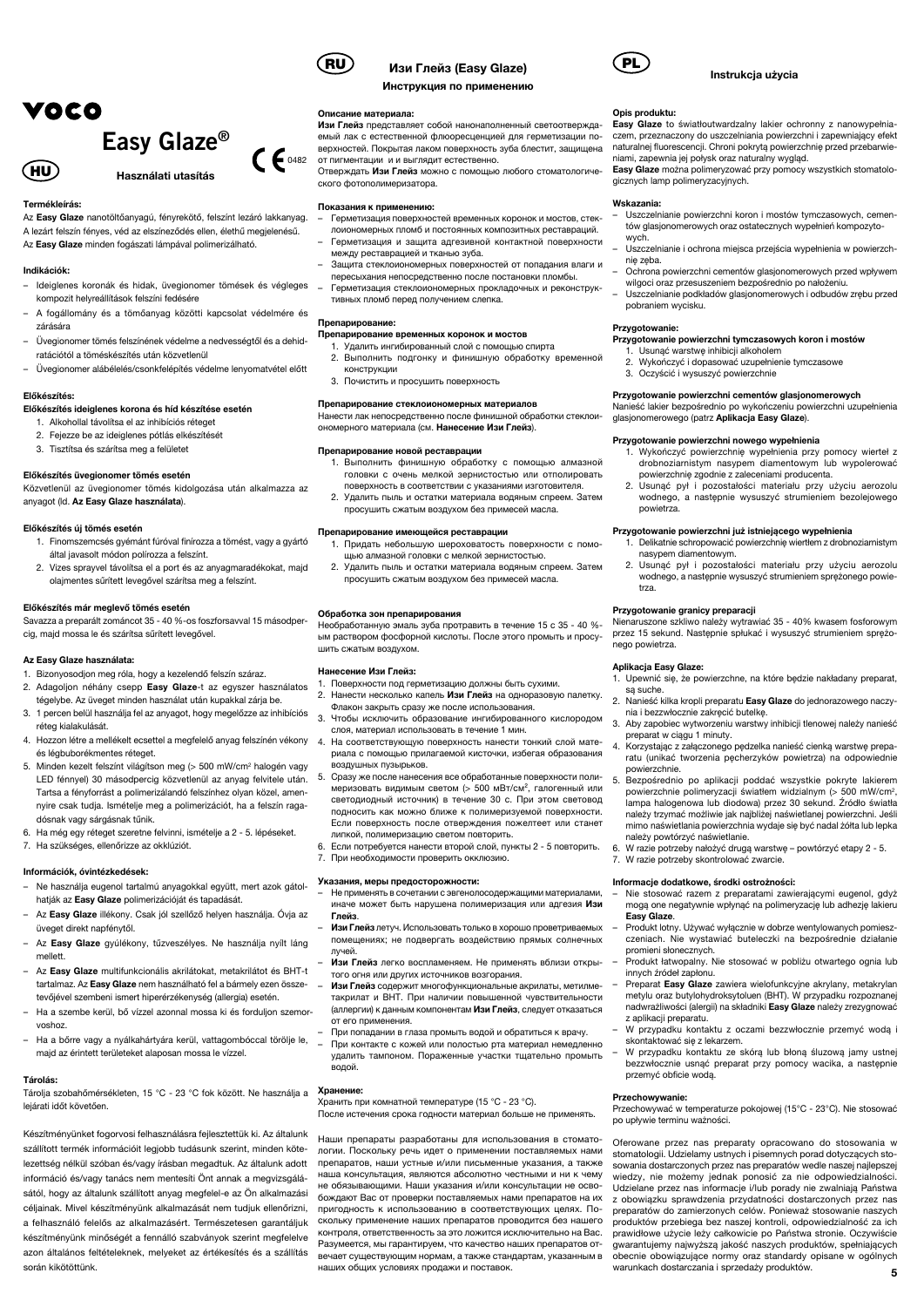

## Popis produktu:

Easy Glaze je světlem tuhnoucí potah s nano-plnidly a přirozenou fluorescencí na pečetění povrchů. Potažený povrch je lesklý, poskytuje ochranu proti diskoloracím a dodává přirozený vzhled.

Easy Glaze lze polymerovat všemi stomatologickými polymeračními lampami.

## Indikace:

- Povrchové pečetění provizorních korunek a můstků, skloionomerních výplní a definitivních kompozitních výplní.
- Pečetění a ochrana adhezivních rozhraní mezi výplní a strukturou zubu.
- Ochrana povrchu skloionomerů před účinky vlhkosti a dehydratací bezprostředně po jejich nanesení.
- Pečetění skloionomerních linerů/dostaveb před otiskováním.

## Příprava:

## Příprava provizorních korunek a můstků

- 1. Alkoholem odstraňte inhibiční vrstvu
- 2. Dokončete a nasaďte provizorní náhradu
- 3. Povrchy očistěte a osušte

#### Příprava skloionomerních materiálů

Materiál naneste ihned po dokončení skloionomerního materiálu (viz Způsob použití Easy Glaze).

#### Příprava nové výplně

- 1. Výplň dokončete extra jemným diamantovým brouskem. Alternativně povrch vyleštěte podle pokynů výrobce.
- 2. Proudem vody opláchněte prach a zbytky materiálu. Poté osušte vzduchem bez příměsi oleje.

#### Příprava stávající výplně

- 1. Povrch výplně mírně zdrsněte jemným diamantovým brouskem. 2. Proudem vody opláchněte prach a zbytky materiálu. Poté osušte
- vzduchem bez příměsi oleje.

## Příprava okrajů preparace

Neobroušená sklovina by se měla po dobu 15 sekund naleptat 35 - 40 % kyselinou fosforečnou. Poté opláchněte a osušte vzduchem bez příměsi oleje.

#### Způsob použití Easy Glaze:

- 1. Zajistěte, aby byly povrchy určené k ošetření suché.
- 2. Na jednorázovou podložku naneste několik kapek Easy Glaze Lahvičku ihned po použití uzavřete víčkem.
- 3. Materiál naneste během 1 minuty, aby bylo jisté, že se nevytvoří kyslíková inhibiční vrstva.
- 4. Dodaným štětečkem naneste na příslušné povrchy tenkou vrstvu materiálu (zabraňte vzniku bublin).
- 5. Ihned po nanesení všechny ošetřené povrchy vytvrďte viditelným světlem (> 500 mW/cm2, halogenové nebo LED) po dobu 30 s. Hrot polymerační lampy držte co neblíže polymerovanému povrchu. Zdajíli se povrchy lepkavé nebo nažloutlé, polymeraci zopakujte.
- 6. Zdá-li se nutná druhá vrstva, zopakujte kroky 2 5.
- 7. Je-li to třeba, zkontrolujte průběh okluze.

#### Informace, bezpečnostní opatření:

- Nepoužívejte v kombinaci s jinými materiály obsahujícími eugenol, protože mohou narušit polymeraci nebo přilnavost Easy Glaze.
- Easy Glaze je prchavý. Používejte jen v dobře větratelných prostorách. Lahvičku uchovávejte mimo přímého slunečního záření.
- Easy Glaze je hořlavý. Nepoužívejte v blízkosti otevřeného ohně nebo zdrojů vznícení.
- Easy Glaze obsahuje multifunkční akryláty, metyl metyakrylát a BHT. Easy Glaze by se neměl používat v případě známé hypersenzitivity (alergie) na některou z jeho složek.
- V případě styku s očima, oči ihned vypláchněte vodou a poraďte se s lékařem.
- V případě styku s pokožkou nebo sliznicí dutiny ústní, materiál ihned odstraňte vatovým tampónem. Poté zasaženou oblast důkladně opláchněte vodou.

#### Skladování:

Skladujte při pokojové teplotě (15 °C - 23 °C). Nepoužívejte po vypršení data expirace.

Naše preparáty jsou vyvinuté pro použití v zubním lékařství. Příslušné informace o použití – ústní/psané jsou podány podle našich nejlepších znalostí, nicméně nezávazně. Na naše informace/návod se nemůžete odvolávat v případě použití za jiným účelem, než je uvedeno v návodu. Uživatel našich preparátů je plně zodpovědný za jejich správnou aplikaci. Zaručujeme samozřejmě kvalitu našich preparátů v souladu se stávajícími standardy a našimi obecnými dodacími a prodejními podmínkami.



Descrierea produsului:

dinții să pară naturali.

material compozit.

(CIS) înainte de efectuarea amprentării.

Prepararea coroanelor și puntilor provizorii 1. Îndepărtați stratul de inhibiție cu alcool 2. Finisaţi şi introduceţi piesa protetică temporară

(urmaţi Intrucţiunile de aplicare Easy Glaze).

3. Curatăţi şi uscaţi suprafeţele Prepararea materialelor ionomere de sticlă

Prepararea unui restaurări noi

fără particule de ulei. Prepararea restaurării existente

aer fără particule de ulei. Prepararea marginilor restaurării

fotopolimerizare. Indicatii:

dentară.

aplicare.

Prepararea:

ticule de ulei.

#### Instrucţiuni de folosire

Easy Glaze este un material nanohibrid, fotopolimerizabil, cu fluorecentă naturală pentru sigilarea suprafeţelor. Suprafaţa sigilată are o aparenţă luminoasă iar materialul protejează împotriva decoloratiilor și face ca

Easy Glaze poate fi polimerizat cu toate aparatele conventionale de

– Sigilarea suprafeţelor la coroanele şi punţile provizorii, la restaurările cu cimenturi ionomere de sticlă (CIS) şi a restaurărilor definitive din

Sigilarea și protecția interfețelor adezive dintre restaurare și structura

Protectia suprafetelor/obturatiilor cu material ionomer de sticlă (CIS) împotriva efectelor umidității și deshidratării obturației imediat după

– Sigilarea bazelor şi a bonturilor realizate cu material ionomer de sticlă

Aplicati materialul imediat după slefuirea materialului ionomer de sticlă

1. Finisati restaurarea cu o freză diamantată de slefuire superfină. Sau slefuiti suprafața urmând instrucțiunile producătorului. 2. Curătați cu apă reziduurile material. Apoi uscați cu un jet de aer

1. Abrazati putin suprafetele cu o freză fină diamantată 2. Curătați cu apă reziduurile de material. Apoi uscați cu un jet de

Smalţul nepreparat trebuie gravat cu acid fosforic cu o concentraţie de 35 - 40 % timp de 15 sec. Apoi clătiti și uscati cu un jet de aer fără par-

1. Asiguraţi-vă că suprafeţele ce urmează a fi tratate sunt uscate. 2. Dispensați câteva picături de Easy Glaze într-un godeu de unică folosintă. Închideti capacul flaconului imediat după folosire 3. Aplicaţi materialul în timp de 1 min pentru a garanta ca nu se formează



#### Инструкции за употреба

#### Описание на продукта:

Easy Glaze е нанонапълнен фотополимеризиращ предпазващ покривен материал с естествена флуоресценция за запечатване на повърхности. Покритата повърхност е блестяща, защитена срещу .<br>оцветяване и придобива естествен вид

Easy Glaze може да се полимеризира с всички дентални лампи за фотополимеризация.

### Показания:

- Запечатване повърхността на временни корони и мостове, стъклено-йономерни цименти и дефинитивни композитни възстановявания.
- Запечатване и предпазване на адхезивни повърхности между възстановяването и зъбната структура.
- Предпазване на стъклено-йономерни повърхности от въздей ствието на влагата и дехидратацията веднага след поставянето им.
- Запечатване на стъклено-йономерни подложки/изграждания преди вземане на отпечатъци.

## Подготовка:

## Подготовка на временните корони и мостове

- 1. Отстранете инхибирания слой с алкохол 2. Финирайте и ажустирайте временната конструкция
- 3. Почистете и подсушете повърхностите

## Подготовка на стъклено-йономерни материали

Нанесете материала веднага след финирането на стъклено-йономерния материал (виж нанасяне на Easy Glaze).

#### Подготовка на нова обтурация

- 1. Финирайте обтурацията със суперфин диамантен борер. Друга възможност е да полирате повърхността според указанията на производителя.
- 2. Отмийте праха и останките от материала с водна струя. След това подсушете с несъдържащ масло въздух.

## Подготовка на вече съществуваща обтурация

- 1. Леко разграпавете повърхностите с фин диамантен борер. 2. Отмийте праха и останките от материала с водна струя. След това подсушете с несъдържащ масло въздух.
- 

## Подготовка на препарационна граница

Неизпиления емайл трябва да се ецва с 35 - 40 % фосфорна киселина в продължение на 15 секунди. След това изплакнете и подсушете с несъдържащ масло въздух.

#### Нанасяне на Easy Glazе:

- 1. Уверете се, че повърхностите, които предстои да бъдат трети рани, са сухи.
- 2. Капнете няколко капки Easy Glaze върху палитра. Поставете капачката обратно веднага след употреба.<br>3. Нанесете материала в рамките на 1 минут
- 3. Нанесете материала в рамките на 1 минута, за да е сигурно, че няма да се образува кислородно инхибиран слой.
- Нанесете тънък слой (избягвайте въздушни мехурчета) от мате риала върху съответните повърхности с помощта на четка от комплекта.
- 5. Фотополимеризирайте всички третирани повърхности с видима светлина (> 500 mW/cm2, халогенна или LED) за 30 секунди веднага след нанасянето. Дръжте източника на светлина колкото е възможно по-близо о повърхностите, които се полимеризи рат. Повторете фотополимеризацията, ако повърхностите изглеждат лепкави или жълти.
- 6. Повторете стъпки 2 5, ако ви се струва, че е необходим втори слой.
- 7. Проверете оклузията, ако е необходимо.

#### Информация, предпазни мерки:

- Не използвайте в комбинация с други материали, съдържащи евгенол, тъй като те могат да попречат на полимеризацията или адхезията на **Easy Glaze**.
- Easy Glaze е летлив. Използвай те го само в добре вентилирани помещения. Не излагайте бутилката на пряка слънчева светлина.
- Easy Glaze е запалим. Не използвайте в близост с открит огън или източници на искра.
- Easy Glaze съдържа мултифункционални акрилати, метил метакрилат и ВНТ. Easy Glaze не трябва да се използва в случаи на известна свръхчувствителност (алергия) към някоя от тези съставки.
- В случай на контакт с очите, незабавно изплакнете с вода и се консултирайте с лекар.
- В случай на контакт с кожата или оралната лигавица, незабавно премахнете материала с памучен тампон. След това изплакнете добре засегнатия участък с вода.

#### Съхранение:

Съхранявайте при стайна температура (15 °С - 23 °С). Не използвайте след изтичане срока на годност.

Нашите продукти са предназначени за използване в стоматологията. Що се отнася до приложението на доставяните от нас продукти, устната и/или писмената информация, която предоставяме за тях е най-добрата, с която разполагаме. Тя не е задължителна. Нашата информация и/или препоръки не ви освобождават от задължението сами да изпробвате качествата на материала, отнесени към предназначенията му. Тъй като работата с нашите продукти е вън от нашия контрол, потребителят е лично отговорен за използването им. Разбира се, ние гарантираме, че нашите продукти отговарят на съществуващите стандарти за качество и изисквания към условията, които ние поставяме към продажбите и доставянето.

un strat de inhibiţie de oxigen. 4. Aplicaţi un strat subţire (pentru a evita apariţia bulelor de aer) de material pe suprafeţele corespunzătoare cu peria inclusă în pachet. 5. Fotopolimerizaţi toate suprafeţele tratate cu o lampă de fotopolimeri-

Aplicarea produsului Easy Glaze:

- zare (intensitate > 500 mW/cm2, de tip halogen sau LED) timp de 30 sec imediat după aplicare. Mentineți lumina lămpii de polimerizare cât de aproape posibil de suprafaţa ce este polimerizată. Repetaţi polimerizarea, dacă suprafeţele par încă nepolimerizate sau galbene. 6. Repetati pasii 2 - 5, dacă este necesar un al doilea strat de material.
- 7. Verificati ocluzia, dacă este necesar.

#### Informații, măsuri de precauție:

- A nu se folosi în combinaţie cu alte materiale ce conţin eugenol deoarece acestea pot afecta polimerizarea sau adeziunea produsului Easy Glaze.
	- Easy Glaze este volatil. A se folosi numai în încăperi bine ventilate. A nu se pastra flaconul în lumina directă a soarelui.
- Easy Glaze este inflamabil. A nu se folosi lângă flăcări sau surse de foc.
- Easy Glaze contine acrilati multi-functionali, metil metacrilati și BHT. A nu se folosi Easy Glaze în cazuri de hipersensibilităţi (alergii) cunoscute la unul dintre acesti ingredienti.
- În caz de contact cu ochii, clătiți imediat cu apă și consultați un medic de specialitate.
- În caz de contact cu pielea sau mucoasa orală, îndepărtați imediat materialul cu o buletă de vată. Apoi clătiți foarte bine cu apă zona afectată.

## Depozitarea:

livrării.

Păstrati la temperatura camerei (15 °C - 23 °C). A nu se utiliza produsul după data expirării. Produsele noastre au fost concepute pentru uz stomatologic. În ceea

ce priveşte aplicarea produselor livrate de noi, informaţiile verbale şi/ sau scrise au fost oferite în conformitate cu toate cunostintele pe care le avem și fără nici o obligație. Informațiile si/sau sfaturile noastre nu vă scutesc de obligația de a examina materialele furnizate de noi din punct de vedere al potrivirii cu scopurile dumneavoastră. Aplicarea preparatelor aflându-se în afara controlului nostru, utilizatorul este pe de-a întregul responsabil pentru aplicare. Desigur, garantăm calitatea preparatelor noastre în conformitate cu standardele existente şi în conformitate cu condiţiile stipulate de termenii generali ai vânzării şi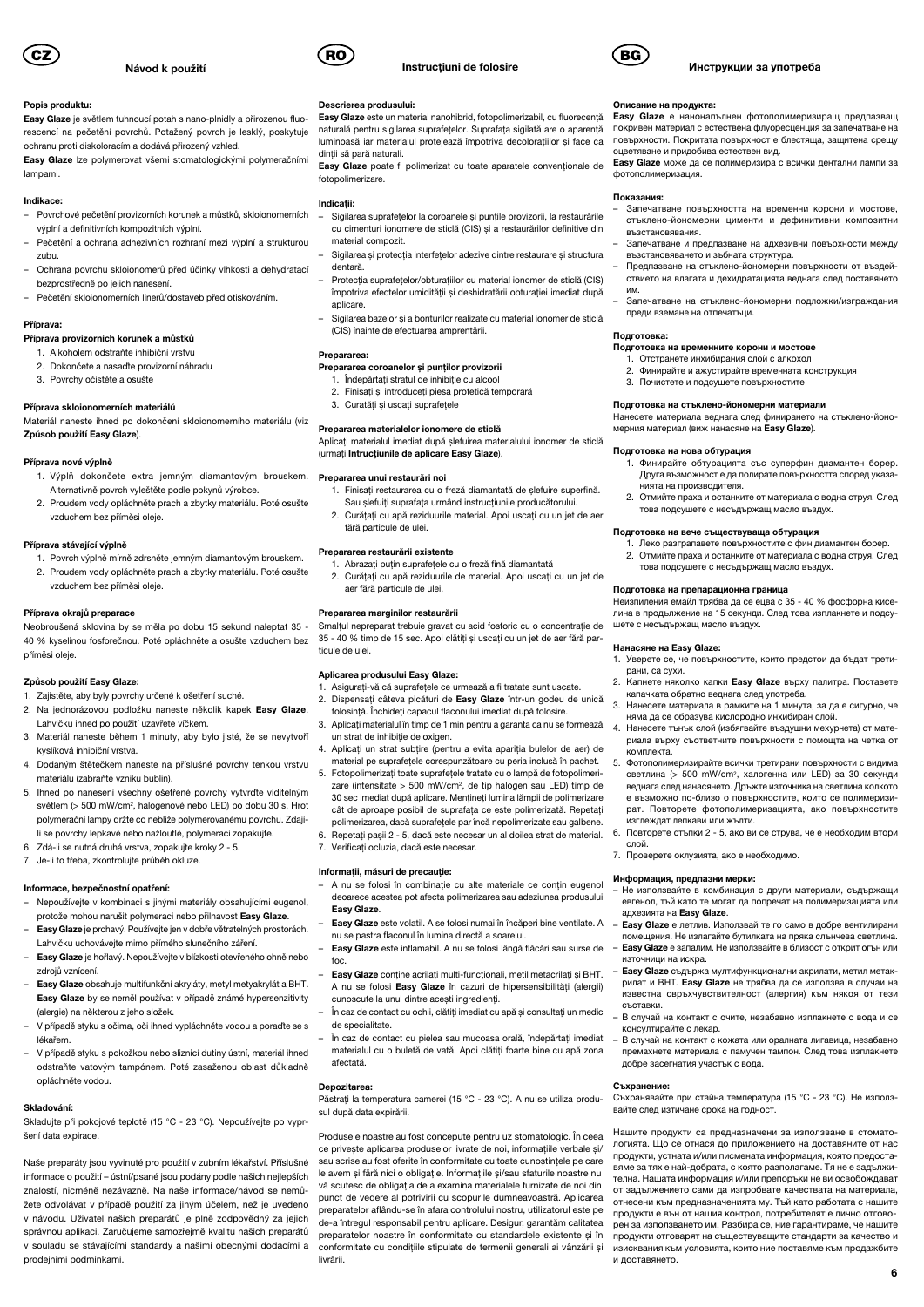

#### Opis proizvoda:

Easy Glaze je zaščitni lak z naravnim svetlikanjem in nanodelci, ki se strjuje na svetlobi in je namenjen za lakiranje površin. Lakirana površina je svetlikajoča, ščiti pred obarvanjem in daje naravni videz.

Easy Glaze lahko polimerizirate z vsemi dentalnimi polimerizacijskimi napravami.

#### Indikacije:

- Lakiranje površine začasnih kron in mostičkov, obnov s steklasto Indikácie: ionomernim cementom in dokončnih obnov s kompozitnim materialom.
- Lakiranje in zaščita adhezivnega vmesnika med obnovo in zobno strukturo.
- Zaščita površin steklasto ionomernih cementov pred vplivom vlage in izsušitvijo neposredno po nanosu.
- Lakiranje spodnjih/kasnejših polnitev iz steklasto ionomernih cementov pred jemanjem odtisa.

#### Priprava:

- Priprava začasnih kron in mostičkov
- 1. Najprej z alkoholom odstranite inhibirano plast
- 2. Sledi prilagoditev in izdelava začasne krone ali mostička 3. Površine zatem očistite in jih osušite

#### Priprava steklasto ionomernih cementov

Material uporabite neposredno po izdelavi steklasto ionomernega cementa (glejte Nanos Easy Glaze).

#### Priprava nove obnove

- 1. Obnovo obdelajte s super finimi diamantnim polirnim orodjem ali pa površino spolirajte v skladu z navodili proizvajalca.
- 2. Prah in ostanke materiala odstranite z vodo. Nato obnovo osušite s stisnjenim zrakom, ki ne vsebuje olja.

#### Priprava obstoječe obnove

- 1. Površino obnove narahlo hrapavo obdelajte s finim diamantnim polirnim orodjem.
- 2. Prah in ostanke materiala odstranite z vodo. Nato obnovo osušite s stisnjenim zrakom, ki ne vsebuje olja.

## Priprava meje preparacije

Neobdelano zobno sklenino jedkajte 15 sekund s 35 - 40-odstotno fosforno kislino. Zatem sperite in osušite s stisnjenim zrakom.

#### Nanos Easy Glaze:

- 1. Površina, ki jo želite lakirati mora biti suha.
- 2. V skodelico za enkratno uporabo kanite nekaj kapljic Easy Glaze. Stekleničko takoj zatem ponovno zaprite.
- 3. Zaradi preprečevanja nastanka plasti zadrževanja kisika je treba material uporabiti v roku 1 minute.
- 4. S priloženim čopičem brez mehurčkov nanesite tanko plast materiala na ustrezne površine.
- 5. Takoj po nanosu strjujte vse lakirane površine s pomočjo vidne svetlobe (> 500 mW/cm2, halogenska ali LED svetilka) za 30 sekund. Pri tem naj bo svetlobni vodnik čim bližje površini, ki jo polimerizirate. Če je površina po strjevanju rumene barve ali lepljiva, ponovite postopek strjevanja s svetlobo.
- 6. Če je potrebno nanesti dodatno plast materiala, ponovite postopek v točkah 2 - 5.
- 7. Po potrebi preverite okluzijo.

#### Opozorila in previdnostni ukrepi:

- Ne uporabljajte v kombinaciji s sredstvi, ki vsebujejo evgenol, saj lahko ti vplivajo na strjevanje ali oprijem Easy Glaze.
- Easy Glaze izhlapeva. Uporabljajte le v dobro prezračenih prostorih in ne izpostavljajte neposredni sončni svetlobi.
- Easy Glaze je vnetljiv. Ne uporabljajte v bližini odprtega ognja in virov vžiga.
- Easy Glaze vsebuje večfunkcijske akrilate, metilmetakrilat in BHT. Pri znani preobčutljivosti (alergijah) na te sestavine Easy Glaze materiala ne smete uporabiti.
- Pri stiku z očmi takoj sperite z vodo in poiščite pomoč zdravnika. – Pri stiku s kožo ali ustnim tkivom material nemudoma odstranite s
- tamponom. Nato prizadeto mesto temeljito sperite z vodo.

#### Shranjevanje<sub>\*</sub>

Shranjujte pri sobni temperaturi (od 15 °C do 23 °C). Materiala ne smete uporabljati po preteku datuma uporabe.

Naši preparati so razviti za uporabo v zobozdravstvu. Naša ustna in/ ali pisna navodila in nasveti, ki zadevajo uporabo naših preparatov, temeljijo na našem najboljšem poznavanju in so neobvezujoča. Naša navodila in/ali nasveti vas ne osvobodijo lastne preizkušnje in presoje o primernosti za načrtovano uporabo naših preparatov. Ker poteka uporaba naših preparatov brez našega nadzora, nosite odgovornost zanjo sami. Seveda pa zagotavljamo kakovost naših izdelkov v skladu z obstoječimi normami ter v skladu s standardi, ki so določeni v naših splošnih dostavnih in prodajnih pogojih.

## Popis výrobku:

Easy Glaze je nano-plnený, svetlom tuhnúci lak s prirodzenou fluorescenciou na zapečatenie povrchových plôch. Lakovaná povrchová plocha sa leskne, je chránená proti sfarbeniam a vytvára prirodzený dojem.

Návod na použitie

Easy Glaze sa dá polymerizovať všetkými dentálnymi prístrojmi na svetelné tuhnutie.

- Zapečatenie povrchových plôch provizórnych koruniek a mostíkov, skloionomérnych náhrad a definitívnych kompozitných náhrad.
- Zapečatenie a ochrana adhezívneho prepojenia medzi náhradou a zubnými štruktúrami.
- Ochrana skloionomérnych povrchových plôch pred pôsobením vlhkosti a vysušením bezprostredne po nanesení.
- Na zapečatenie skloionomérnych podkladových/nadstavbových výplní pred odobratím odtlačku.

## Preparácia:

## Preparácia provizórnych koruniek a mostíkov

- 1. Inhibovanú vrstvu odstráňte alkoholom 2. Prispôsobte a vypracujte provizórium
- 3. Povrch vyčistite a vysušte
- 

## Preparácia skloionomérnych materiálov

Materiál použite hneď po vypracovaní skloinomérneho materiálu (pozri Nanášanie Easy Glaze).

#### Preparácia novej náhrady

- 1. Náhradu vyhlaďte veľmi jemným diamantovým leštičom alebo povrch vyleštite podľa pokynov výrobcu.
- 2. Prach a zvyšky materiálu vypláchnite vodou. Nakoniec vysušte stlačeným bezolejovým vzduchom.

### Preparácia existujúcej náhrady

- 1. Povrch ľahko zdrsnite jemným diamantovým leštičom.
- 2. Prach a zvyšky materiálu vypláchnite vodou. Nakoniec vysušte stlačeným bezolejovým vzduchom.

#### Preparácia preparačnej hranice

Neopracovanú zubnú sklovinu leptajte 15 sekúnd pomocou 35 - 40 % kyseliny fosforečnej. Potom opláchnite a vysušte stlačeným vzduchom.

#### Nanášanie Easy Glaze:

- 1. Povrch určený na zapečatenie musí byť suchý.
- 2. Zopár kvapiek Easy Glaze dajte do jednorazovej šáločky. Fľašu hneď po odbere uzavrite.
- 3. Aby ste zabezpečili, že sa nevytvorí žiadna inhibičná kyslíková vrstva, materiál použite do 1 minúty.
- 4. Priloženým štetcom naneste tenkú vrstvu materiálu bez vzduchových bublín na príslušný povrch.
- 5. Bezprostredne po nanesení vytvrďte 30 sekúnd viditeľným svetlom (> 500 mW/cm2, halogénové alebo LED) všetky povrchy určené na zapečatenie. Pritom držte svetlovod čo najbližšie pri povrchu určenom na polymerizovanie. Pokiaľ sa bude povrch po vytvrdnutí javiť ako žltý alebo lepkavý, zopakujte vytvrdzovanie svetlom.
- 6. Ak je nutná druhá vrstva, zopakujte body 2 5. 7. V prípade potreby skontrolujte oklúziu.
- 

## Pokyny, bezpečnostné opatrenia:

- Nepoužívajte v kombinácii s prípravkami obsahujúcimi eugenol, pretože sa môže narušiť polymerizácia alebo priľnutie Easy Glaze. – Easy Glaze je prchavý. Používať iba v dobre vetraných priestoroch,
- mimo dosahu priameho slnečného svetla.
- Easy Glaze je horľavý. Nepoužívajte v blízkosti otvoreného ohňa a zápalných zdrojov.
- Easy Glaze obsahuje multifunkčné akryláty, metylmetakrylát a BHT. Pri známej precitlivenosti (alergii) na tieto zložky Easy Glaze je nutné upustiť od použitia tohto prípravku.
- Pri kontakte s očami okamžite vypláchnite vodou a konzultujte s lekárom.
- Pri kontakte s kožou alebo tkanivom úst materiál okamžite odstráňte tampónom. Potom postihnuté miesta dôkladne opláchnite vodou.

#### Skladovanie:

Skladujte pri izbovej teplote (15 °C - 23 °C). Po uplynutí dátumu exspirácie sa prípravok nesmie použiť.

Naše prípravky sú vyvíjané pre použitie v zubnom lekárstve. Čo sa týka použitia nami dodávaných prípravkov, sú naše slovné aj písomné pokyny, či naše rady dávané podľa najlepšieho vedomia a nezáväzne. Našimi pokynmi a radami nie ste zbavení toho, aby ste si overili vhodnosť našich prípravkov pre zamýšľané účely použitia. Pretože k použitiu našich prípravkov dochádza bez našej kontroly, ste za ne zodpovední výhradne sami. Ručíme samozrejme za akosť našich prípravkov podľa platných noriem, ako aj podľa štandardu stanoveného v našich všeobecných dodacích a predajných podmienkach.

#### Produkto aprašymas:

Easy Glaze yra nanofilinis, šviesoje kietėjantis apsauginis padengimas, natūraliai fluorescuojantis ir skirtas hermetizuoti paviršius. Padengtas paviršius yra blizgus, apsaugo nuo spalvos pakitimų ir atrodo natūraliai. Easy Glaze gali būti polimerizuojamas visomis kietinimo lempomis.

Naudojimo instrukcija

#### Indikacijos:

- Laikinų vainikėlių ir tiltų, stiklo jonomerinių cementų ir baigtų kompozitų paviršiaus hermetizavimui.
- Padengimui ir apsaugai adhezinio tarpo tarp plombos ir danties struktūros.
- Stiklo jonomerinių cementų paviršių apsaugai nuo drėgmės ir išdžiūvimo iš karto po plombavimo.
- Stiklo jonomerinių cementų pamušalų ir atsatytų kulčių padengimui preiš atspaudų ėmimą.

## Paruošimas:

## Laikinų vainikėlių ir tiltų paruošimas

- 1. Alkoholiu pašalinkite oksidacinį sluoksnį
- 2. Pabaikite ir uždėkite vainikėlius 3. Nuvalykite ir išdžiovinkite paviršius
- 

### Stiklo jonomerinių cementų paruošimas

Aplikuokite medžiagą iš karto po stiklo jonomerinio cemento plombos pabaigimo (žr. Easy Glaze aplikacija).

#### Naujos plombos paruošimas

Senos plombos paruošimas

Easy Glaze aplikacija:

buteliuko kamštelį.

nis sluoksnis.

šaltinių.

toju.

Laikymas:

gus galiojimo laikui.

vinkite oru be alyvos. Ertmės krašto paruošimas

to nuplautas ir išdžiovintas oru be alyvos.

1. Įsitikinkite, kad paviršius yra sausas.

kamų paviršių duotu šepetėliu.

7. Patikrinkite sukandimą, jei reikia. Informacija, apsaugos priemonės:

- 1. Pabaikite plombą ypač švelniu deimatiniu grąžtu. Arba nupolyruokite paviršių pagal gamintojo instrukciją.
- 2. Nuplaukite medžiagos dulkes ir likučius vandeniu. Po to nudžiovinkite oru be alyvos.

1. Atsargiai pašiurkštinkite paviršių švelniu deimantiniu grąžtu. 2. Nuplaukite medžiagos dulkes ir likučius vandeniu. Po to nudžio-

Negręžtas emalis turi būti išėsdintas 35 - 40 % fosforo rūgštimi 15 s. Po

2. Įlašinkite kelis lašus Easy Glaze į vienkartinį indelį. Iš karto užsukite

3. Medžiagą aplikuokite per 1 minutę, kad nespėtų susidaryti oksidaci-

4. Užtepkite ploną sluoksnį (venkite oro burbulų) medžiagos ant atitin-

5. Polimerizuokite šviesa (> 500 mW/cm2 helio ar LED aparatu) visus pateptus paviršius 30 s iš karto po aplikacijos. Laikykite šviesos šaltinį kaip galima arčiau polimerizuojamo paviršiaus. Pakartokite

– Nenaudokite su medžiagomis turinčiomis eugenolio, nes jos gali

– Easy Glaze yra lakus. Naudokite tik gerai vėdinamose patalpose.

Easy Glaze yra degus. Nenaudokite arti atviros ugnies ar degių

– Easy Glaze sudaro daugiafunkciai akrilatai, metil metakrilatai ir BHT. Easy Glaze neturėtų būti naudojamas esant žinomam padidintam

– Patekus į akis, iš karto išplaukite vandeniu ir konsultuokitės su gydy-

– Patekus ant odos ar burnos gleivinės, medžiagą iš karto pašalinkite vatos tamponėliu. Po to paveiktas sritis gerai nuplaukite vandeniu.

Laikykite kambario temperatūroje (15 °C - 23 °C). Nenaudokite pasibai-

Mūsų preparatai sukurti naudoti odontologijoje. Kadangi jų pritaikymas yra aktualus, mes suteikiame išsamią žodinę ir rašytinę informaciją. Tačiau ši informacija neatleidžia Jūsų nuo šių preparatų tinkamumo nurodytiems tikslams kontrolės. Kadangi mes negalime kontroliuoti, kaip šie preparatai naudojami, už tai visiškai atsako vartotojas. Suprantama, mes užtikriname jų kokybę atitinkamai egzistuojantiems standartams ir gamybos bei prekybos sąlygoms.

polimerizaciją, jei paviršius atrodo lipnus ar geltonas. 6. Pakartokite 2 - 5 žingsnius, jei reikalingas antras sluoksnis.

sutrikdyti Easy Glaze polimerizaciją arba adheziją.

Saugokite buteliuką nuo tiesioginių saulės spindulių.

jautrumui (alergijai) bent vienai iš šių sudėtinių dalių.

7